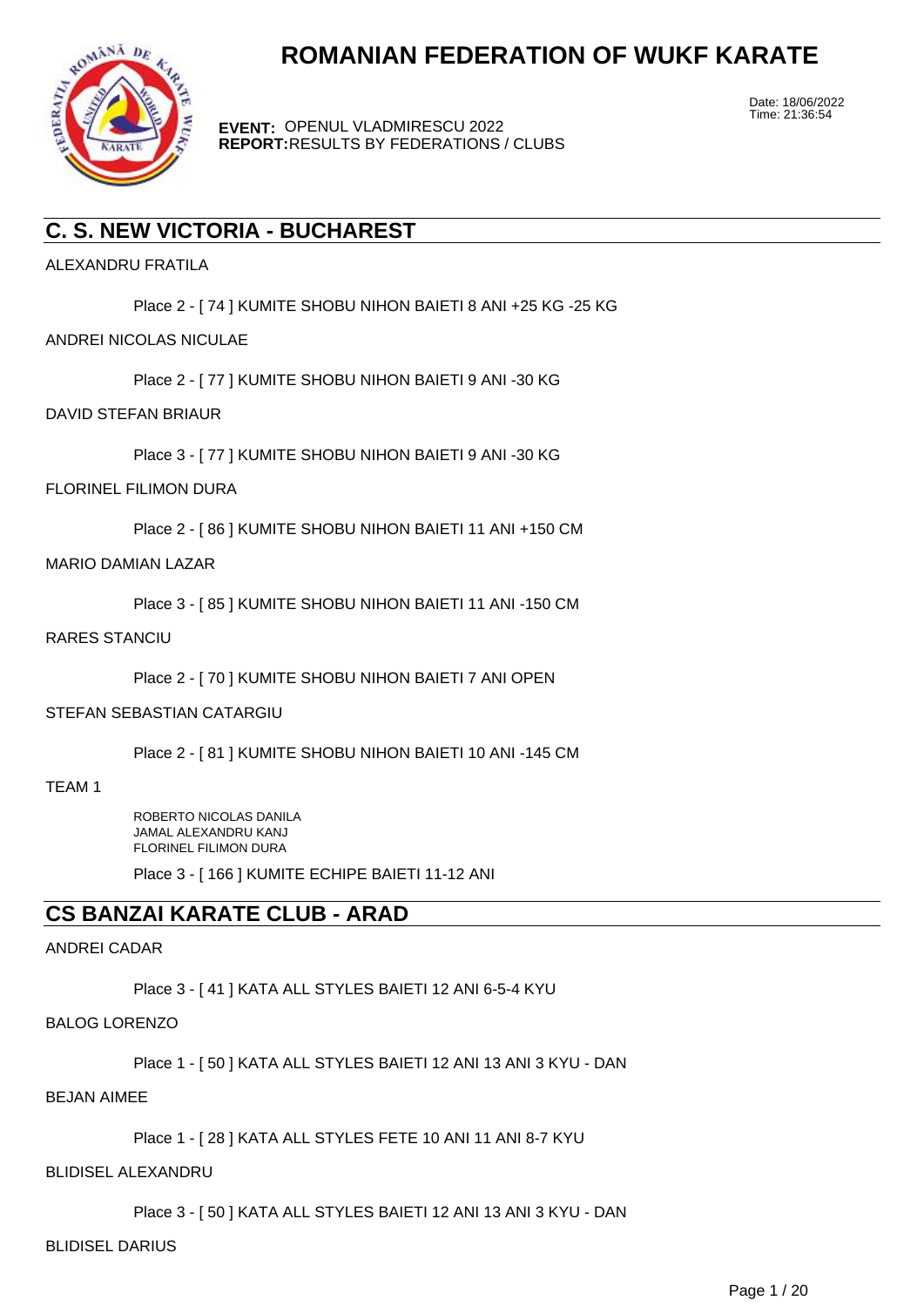

**EVENT:** OPENUL VLADMIRESCU 2022 **REPORT:** RESULTS BY FEDERATIONS / CLUBS Date: 18/06/2022 Time: 21:36:54

Place 2 - [ 50 ] KATA ALL STYLES BAIETI 12 ANI 13 ANI 3 KYU - DAN

### BURCAU RUXANDRA

Place 3 - [ 27 ] KATA ALL STYLES FETE 11 ANI 9 KYU

# GIULIA BEJAN

Place 3 - [ 44 ] KATA ALL STYLES FETE 12 ANI 13 ANI 8-7 KYU

#### GROSS LUCA DARIAN

Place 1 - [ 3 ] KATA ALL STYLES BAIETI -7 ANI 9 KYU Place 3 - [ 118 ] KIHON BAIETI SUB 7 ANI 9 KYU

# GROSS MARK ALBERT

Place 2 - [ 7 ] KATA ALL STYLES BAIETI 7 ANI 9 KYU Place 2 - [ 124 ] KIHON BAIETI 7 ANI 9 KYU

# IORDACHE ADRIAN

Place 2 - [ 48 ] KATA ALL STYLES BAIETI 12 ANI 13 ANI 8-7 KYU 9 KYU Place 3 - [ 94 ] KUMITE SHOBU SANBON BAIETI 13 ANI +55 KG

# MARA GROZDI

Place 1 - [ 37 ] KATA ALL STYLES FETE 12 ANI 6-5-4 KYU

#### MINEA ALIN

Place 1 - [ 64 ] KATA ALL STYLES BAIETI 18-20 ANI 5-4-3-2-1 KYU - DAN

#### MINEA PAULA

Place 1 - [ 53 ] KATA ALL STYLES FETE 13 ANI 14-15 ANI 3 KYU - DAN Place 1 - [ 58 ] KATA ALL STYLES FETE 16-17 ANI 5-4-3-2-1 KYU - DAN

#### PECA TUDOR

Place 2 - [ 89 ] KUMITE SHOBU NIHON BAIETI 12 ANI -155 CM

#### SARB GLIGOR ANITA MARIA

Place 2 - [ 35 ] KATA ALL STYLES FETE 12 ANI 9 KYU

# SOAVA RAZVAN

Place 2 - [ 40 ] KATA ALL STYLES BAIETI 12 ANI 8-7 KYU

# TEAM 1

BALOG LORENZO BLIDISEL DARIUS BLIDISEL ALEXANDRU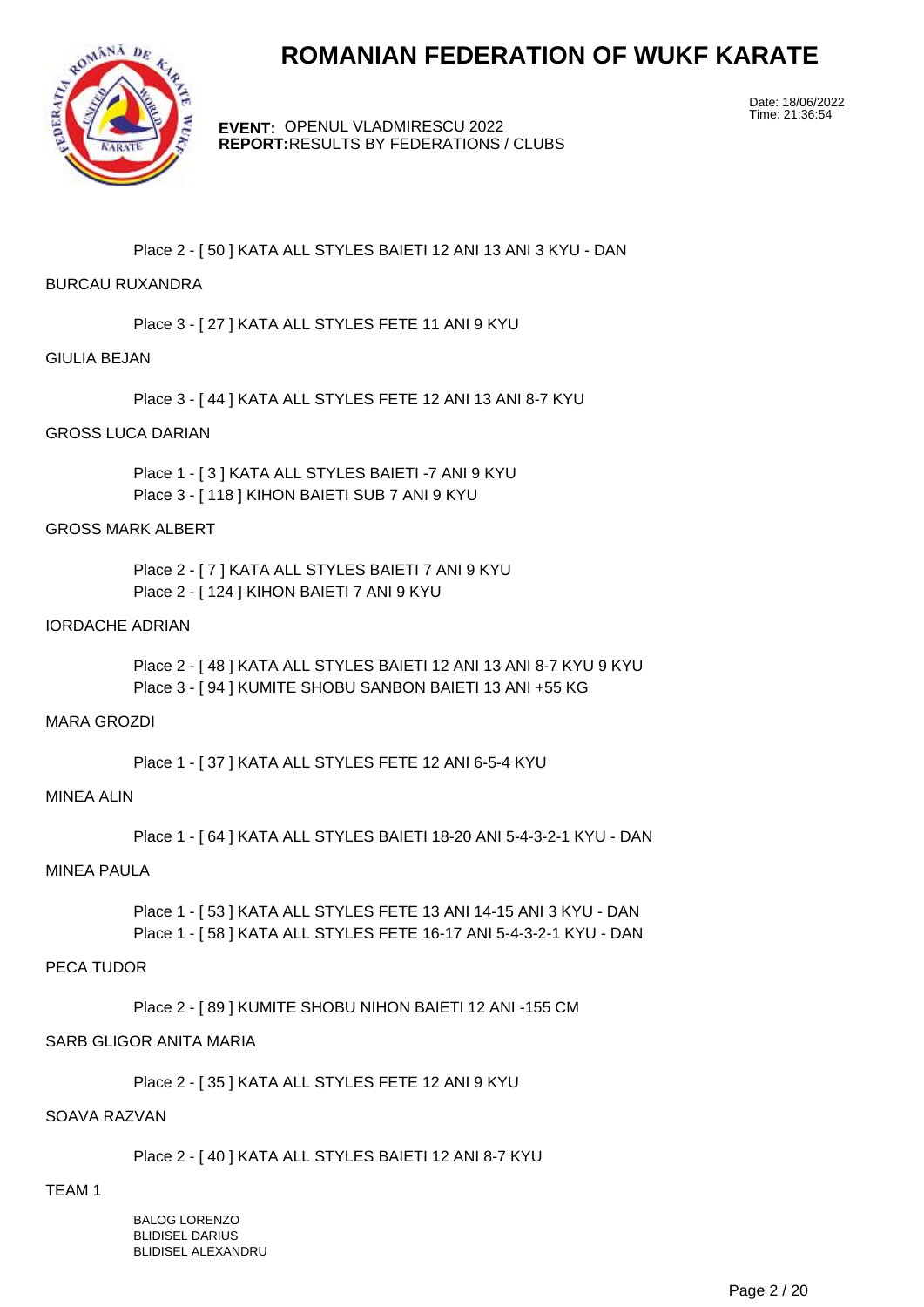

**EVENT:** OPENUL VLADMIRESCU 2022 **REPORT:** RESULTS BY FEDERATIONS / CLUBS Date: 18/06/2022 Time: 21:36:54

Place 1 - [ 156 ] KATA ECHIPE BAIETI 13 ANI

# **CS COBRA ARTE MARTIALE - ARAD**

# BIBART LUIZA

Place 1 - [ 100 ] KUMITE SHOBU SANBON FETE 16-17 ANI +55 KG -55 KG Place 2 - [ 57 ] KATA ALL STYLES FETE 16-17 ANI 9-8-7-6 KYU

# JIVAN CLAUDIU

Place 2 - [ 102 ] KUMITE SHOBU SANBON BAIETI 16-17 ANI +65 KG -65 KG

# JIVAN DENIS

Place 2 - [ 59 ] KATA ALL STYLES BAIETI 16-17 ANI 9-8-7-6 KYU Place 3 - [ 102 ] KUMITE SHOBU SANBON BAIETI 16-17 ANI +65 KG -65 KG

### MIHAI RARES

Place 2 - [ 90 ] KUMITE SHOBU NIHON BAIETI 12 ANI +155 CM

# **CS GLOGOVAT 2013, VLADIMIRESCU - ARAD**

# BALDAU REBEKA

Place 3 - [ 84 ] KUMITE SHOBU NIHON FETE 11 ANI +150 CM Place 3 - [ 28 ] KATA ALL STYLES FETE 10 ANI 11 ANI 8-7 KYU

# BIRIS CASIAN CLAUDIU

Place 1 - [ 41 ] KATA ALL STYLES BAIETI 12 ANI 6-5-4 KYU

## BUGI MARIA

Place 1 - [ 67 ] KATA ALL STYLES FETE 16-17 ANI +36 ANI OPEN 5-4-3-2-1 KYU -DAN

#### CIORNEI ANDREI

Place 3 - [ 90 ] KUMITE SHOBU NIHON BAIETI 12 ANI +155 CM

#### CODOREAN IARINA

Place 1 - [ 75 ] KUMITE SHOBU NIHON FETE 9 ANI -30 KG Place 1 - [ 136 ] KIHON FETE 9 ANI 8 KYU Place 3 - [ 16 ] KATA ALL STYLES FETE 9 ANI 8-7 KYU

#### DAN DIANA

Place 1 - [ 44 ] KATA ALL STYLES FETE 12 ANI 13 ANI 8-7 KYU

# GAIDOS IONELA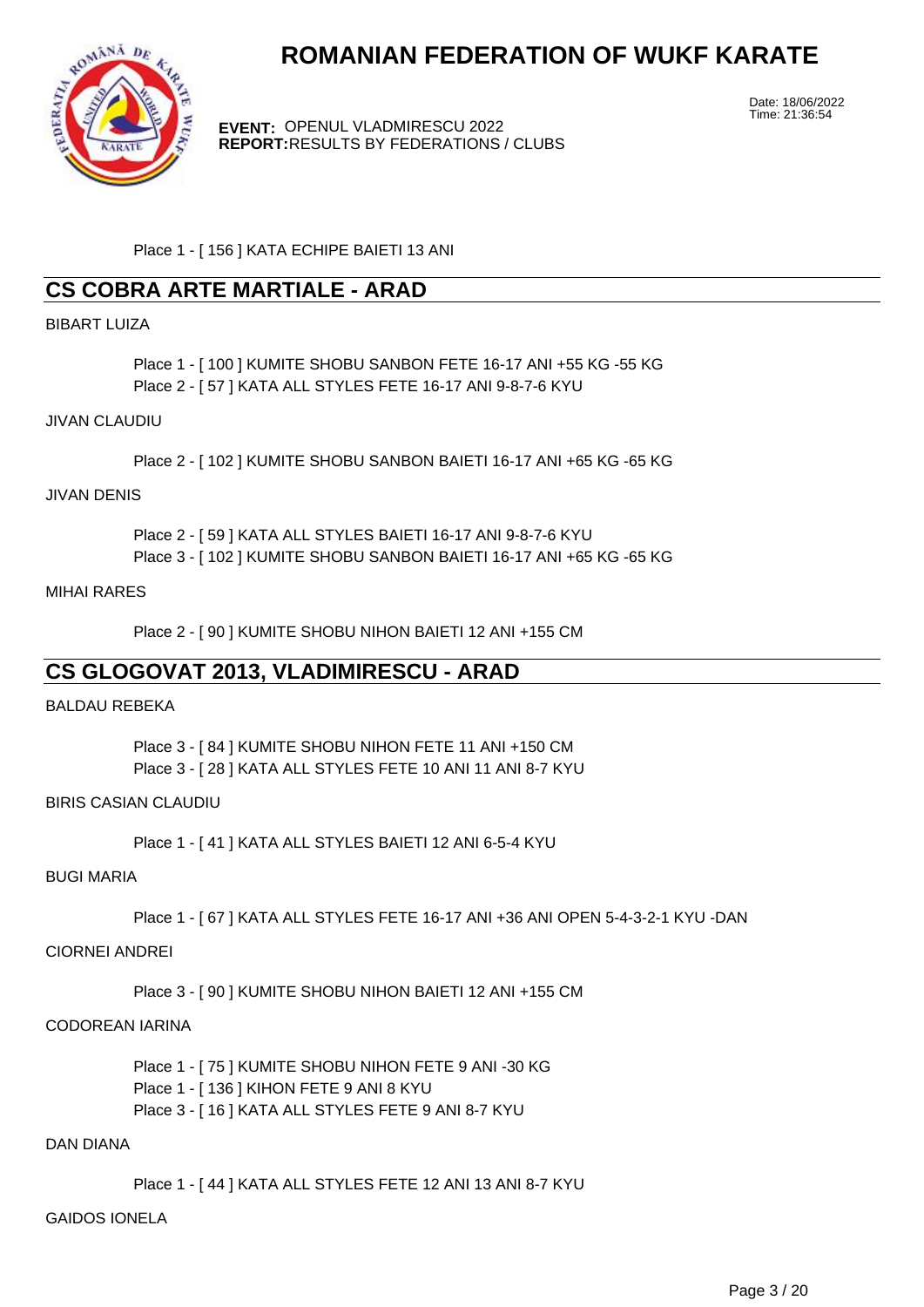

**EVENT:** OPENUL VLADMIRESCU 2022 **REPORT:** RESULTS BY FEDERATIONS / CLUBS Date: 18/06/2022 Time: 21:36:54

# Place 3 - [ 57 ] KATA ALL STYLES FETE 16-17 ANI 9-8-7-6 KYU Place 3 - [ 100 ] KUMITE SHOBU SANBON FETE 16-17 ANI +55 KG -55 KG

#### HARSAN VICTOR

Place 3 - [ 39 ] KATA ALL STYLES BAIETI 11 ANI 12 ANI 9 KYU

### HERLO FLAVIA

Place 1 - [ 57 ] KATA ALL STYLES FETE 16-17 ANI 9-8-7-6 KYU

# ISTOC FLORIN

Place 2 - [ 54 ] KATA ALL STYLES BAIETI 14-15 ANI 9-8-7 KYU Place 3 - [ 97 ] KUMITE SHOBU SANBON BAIETI 14-15 ANI -65 KG

# JURCA GABRIEL

Place 2 - [ 64 ] KATA ALL STYLES BAIETI 18-20 ANI 5-4-3-2-1 KYU - DAN Place 3 - [ 105 ] KUMITE SHOBU SANBON BAIETI 18-20 ANI -70 KG

# KUNCZ ERIK

Place 1 - [ 49 ] KATA ALL STYLES BAIETI 13 ANI 6-5-4 KYU

# MECHNO ALESSIA IOANA

Place 1 - [ 79 ] KUMITE SHOBU NIHON FETE 10 ANI -145 CM Place 3 - [ 21 ] KATA ALL STYLES FETE 10 ANI 9 KYU Place 3 - [ 143 ] KIHON FETE 10 ANI 9 KYU

#### MECHNO DAVID

Place 3 - [ 12 ] KATA ALL STYLES BAIETI 8 ANI 9 KYU Place 3 - [ 74 ] KUMITE SHOBU NIHON BAIETI 8 ANI +25 KG -25 KG Place 3 - [ 131 ] KIHON BAIETI 8 ANI 9 KYU

#### NISTOR ANDREI

Place 1 - [ 13 ] KATA ALL STYLES BAIETI 7 ANI 8 ANI 8-7 KYU Place 2 - [ 132 ] KIHON BAIETI 7 ANI 8 ANI 8 KYU Place 3 - [ 74 ] KUMITE SHOBU NIHON BAIETI 8 ANI +25 KG -25 KG

# PAP CLAUDIA

Place 1 - [ 36 ] KATA ALL STYLES FETE 12 ANI 8-7 KYU Place 3 - [ 88 ] KUMITE SHOBU NIHON FETE 12 ANI +155 CM -155 CM

#### RADU CRISTIAN

Place 2 - [32] KATA ALL STYLES BAIETI 10 ANI 11 ANI 8-7 KYU Place 3 - [ 86 ] KUMITE SHOBU NIHON BAIETI 11 ANI +150 CM

## SALANT MATHIAS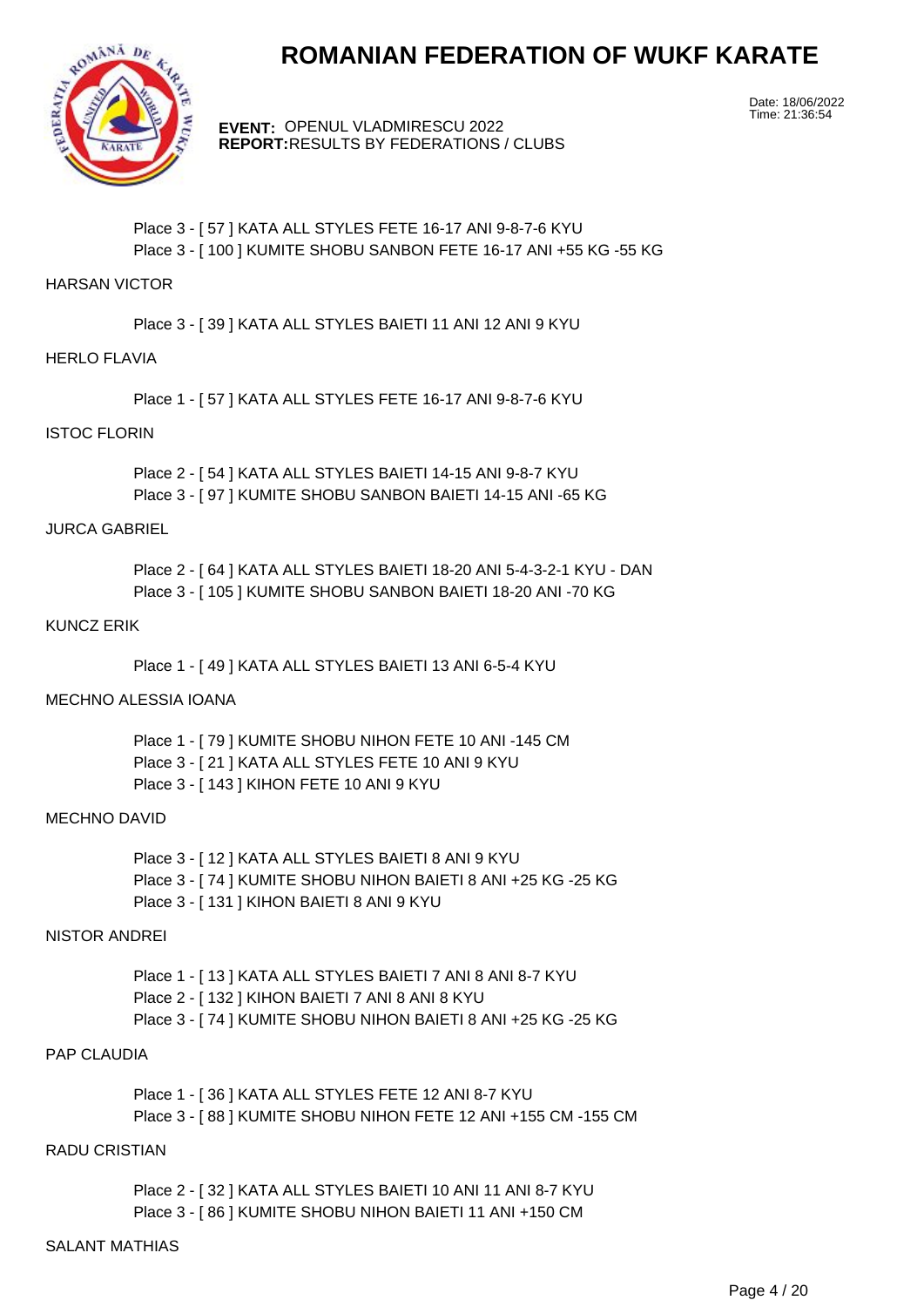

**EVENT:** OPENUL VLADMIRESCU 2022 **REPORT:** RESULTS BY FEDERATIONS / CLUBS Date: 18/06/2022 Time: 21:36:54

Place 2 - [ 140 ] KIHON BAIETI 9 ANI 8 KYU Place 3 - [ 19 ] KATA ALL STYLES BAIETI 9 ANI 8-7 KYU

#### STOICA ARTHUR - VALENTIN

Place 3 - [ 39 ] KATA ALL STYLES BAIETI 11 ANI 12 ANI 9 KYU

#### TEAM 1

DAN DIANA VARGA ANDREEA PAP CLAUDIA

Place 2 - [ 155 ] KATA ECHIPE FETE 11-12 ANI 13 ANI

#### TEAM 10

DAN DIANA VARGA ANDREEA PAP CLAUDIA

Place 2 - [ 167 ] KUMITE ECHIPE FETE 13 ANI

#### TEAM 11

ZLAGNEAN STEFAN ISTOC FLORIN KUNCZ ERIK

Place 2 - [ 170 ] KUMITE ECHIPE BAIETI 14-15 ANI

# TEAM 12

JURCA GABRIEL VIGH ZOLTAN TONTA ADRIAN

Place 2 - [ 174 ] KUMITE ECHIPE BAIETI 18-20 ANI

# TEAM 2

VIRCIU CATALIN VARGA ERIC NISTOR ANDREI

Place 1 - [ 164 ] KUMITE ECHIPE BAIETI -10 ANI

# TEAM 4

BIRIS CASIAN CLAUDIU KUNCZ ERIK TRIF REMUS

Place 1 - [ 168 ] KUMITE ECHIPE BAIETI 13 ANI

#### TEAM 7

RADU CRISTIAN TERHES ALEXANDRU VASIU FABRIZIO

Place 2 - [ 168 ] KUMITE ECHIPE BAIETI 13 ANI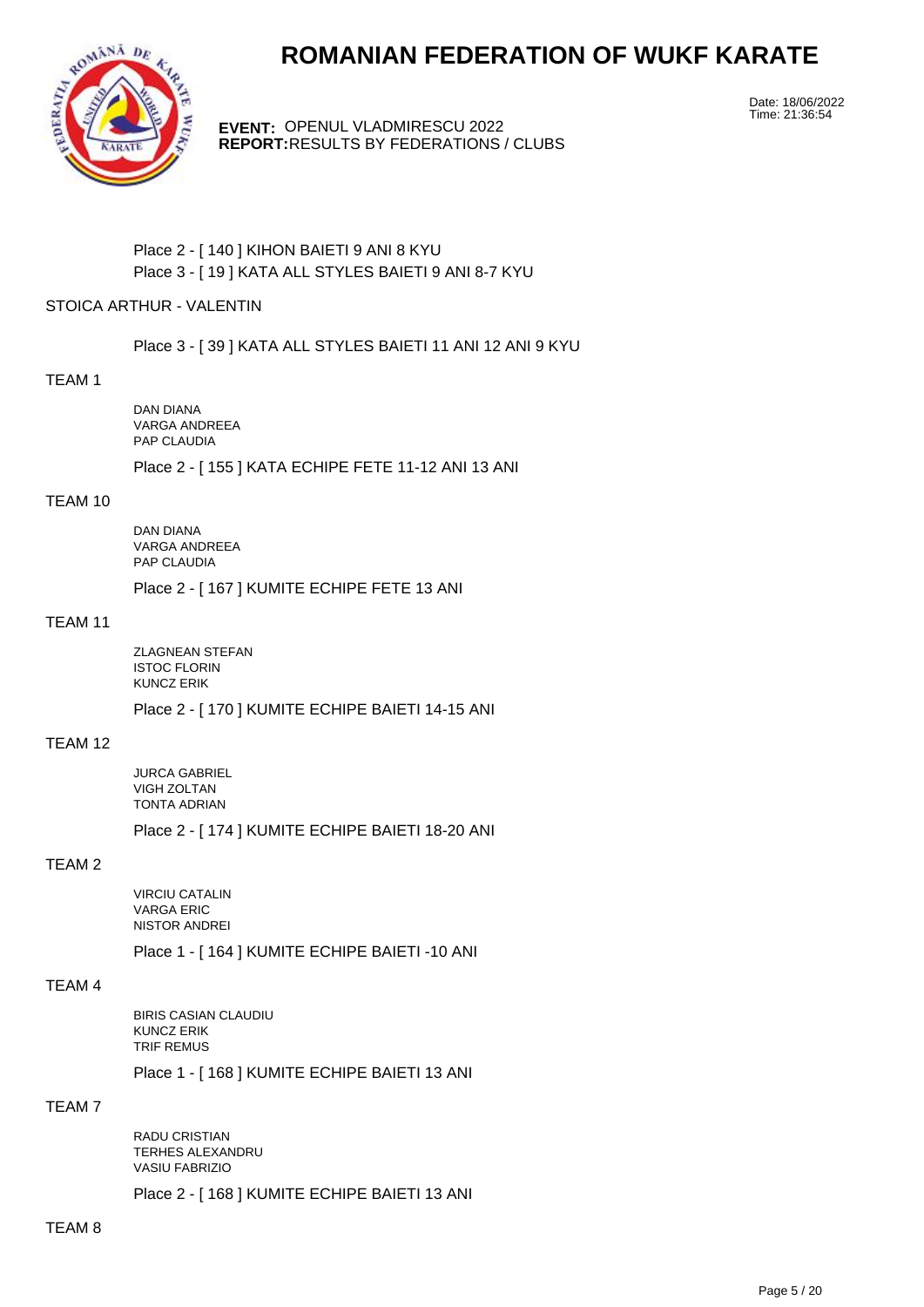

**EVENT:** OPENUL VLADMIRESCU 2022 **REPORT:** RESULTS BY FEDERATIONS / CLUBS Date: 18/06/2022 Time: 21:36:54

CODOREAN IARINA MECHNO ALESSIA IOANA VIRCIU ELIZA

Place 1 - [ 163 ] KUMITE ECHIPE FETE -10 ANI

#### TEAM 9

BALDAU REBEKA ZSIGMOND BIANCA VARGA ANDREEA

Place 3 - [ 165 ] KUMITE ECHIPE FETE 11-12 ANI

### TERHES ALEXANDRU

Place 2 - [ 39 ] KATA ALL STYLES BAIETI 11 ANI 12 ANI 9 KYU

#### TRIF REMUS

Place 1 - [47 ] KATA ALL STYLES BAIETI 13 ANI 9 KYU

### VARGA ANDREEA

Place 1 - [ 29 ] KATA ALL STYLES FETE 10 ANI 11 ANI 6-5-4 KYU 6 KYU -DAN Place 2 - [ 84 ] KUMITE SHOBU NIHON FETE 11 ANI +150 CM

#### VASIU FABRIZIO

Place 3 - [ 90 ] KUMITE SHOBU NIHON BAIETI 12 ANI +155 CM

### VIRCIU CATALIN

Place 1 - [ 78 ] KUMITE SHOBU NIHON BAIETI 9 ANI +30 KG Place 2 - [ 19 ] KATA ALL STYLES BAIETI 9 ANI 8-7 KYU Place 3 - [ 140 ] KIHON BAIETI 9 ANI 8 KYU

# VIRCIU ELIZA

Place 1 - [ 128 ] KIHON FETE 8 ANI 8 KYU Place 1 - [ 71 ] KUMITE SHOBU NIHON FETE 8 ANI -25 KG Place 3 - [ 10 ] KATA ALL STYLES FETE 8 ANI 8-7 KYU

# ZLAGNEAN STEFAN

Place 1 - [ 54 ] KATA ALL STYLES BAIETI 14-15 ANI 9-8-7 KYU Place 1 - [ 97 ] KUMITE SHOBU SANBON BAIETI 14-15 ANI -65 KG

# ZSIGMOND BIANCA

Place 1 - [ 27 ] KATA ALL STYLES FETE 11 ANI 9 KYU Place 2 - [ 83 ] KUMITE SHOBU NIHON FETE 11 ANI -150 CM

# **CS HARA SIGHISOARA - SIGHISOARA**

MAIOR ION-DAN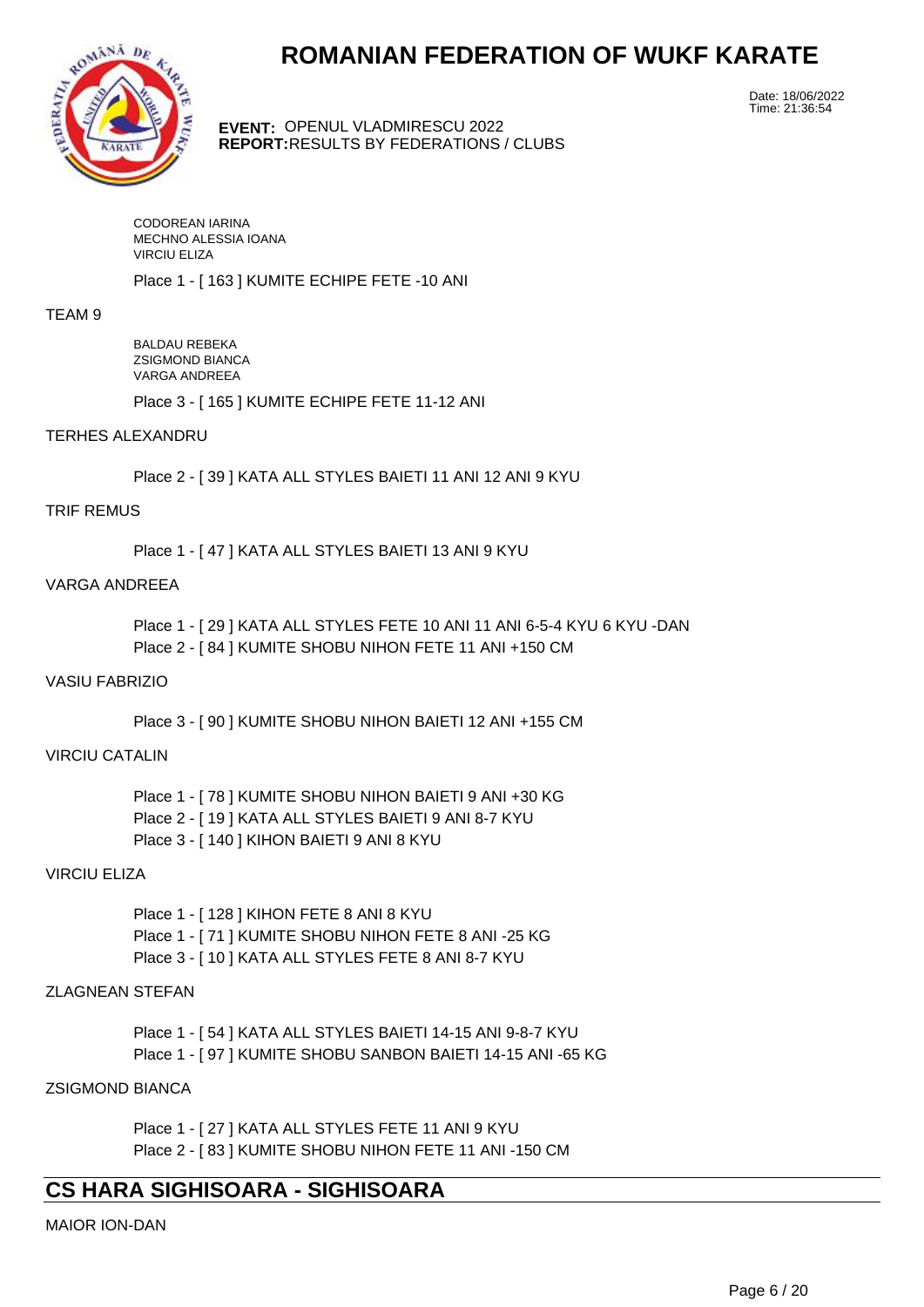

**EVENT:** OPENUL VLADMIRESCU 2022 **REPORT:** RESULTS BY FEDERATIONS / CLUBS Date: 18/06/2022 Time: 21:36:54

Place 3 - [ 48 ] KATA ALL STYLES BAIETI 12 ANI 13 ANI 8-7 KYU 9 KYU

# MIHOC CONSTANTIN

Place 2 - [ 49 ] KATA ALL STYLES BAIETI 13 ANI 6-5-4 KYU Place 3 - [ 93 ] KUMITE SHOBU SANBON BAIETI 13 ANI -55 KG

### MOLDOVAN PAULA

Place 2 - [ 44 ] KATA ALL STYLES FETE 12 ANI 13 ANI 8-7 KYU

# TURC OANA

Place 1 - [ 45 ] KATA ALL STYLES FETE 12 ANI 13 ANI 6-5-4 KYU Place 1 - [ 92 ] KUMITE SHOBU SANBON FETE 13 ANI +50 KG

# **CS HARU - TIMISOARA**

### BALASOIU DRAGOS

Place 3 - [ 78 ] KUMITE SHOBU NIHON BAIETI 9 ANI +30 KG

#### BALASOIU EVA

Place 1 - [ 6 ] KATA ALL STYLES FETE -7 ANI 7 ANI 8-7 KYU Place 1 - [ 123 ] KIHON FETE 7 ANI 7 KYU Place 2 - [ 69 ] KUMITE SHOBU NIHON FETE 7 ANI OPEN

#### BALASOIU NATHALIA

Place 1 - [ 10 ] KATA ALL STYLES FETE 8 ANI 8-7 KYU Place 2 - [ 71 ] KUMITE SHOBU NIHON FETE 8 ANI -25 KG Place 2 - [ 129 ] KIHON FETE 8 ANI 7 KYU

#### BUJAN DARIA

Place 1 - [ 129 ] KIHON FETE 8 ANI 7 KYU Place 2 - [ 10 ] KATA ALL STYLES FETE 8 ANI 8-7 KYU

# FLOREA FLORIN

Place 1 - [ 68 ] KATA ALL STYLES BAIETI 16-17 ANI 18-20 ANI +36 ANI OPEN + 5-4-3-2-1 KYU - DAN

#### SZEKERES IULIA

Place 2 - [ 1 ] KATA ALL STYLES FETE -7 ANI 9 KYU

# SZEKERES OLIVIA

Place 1 - [ 1 ] KATA ALL STYLES FETE -7 ANI 9 KYU

# **CS JUVENES TG MURES - TARGU-MURES**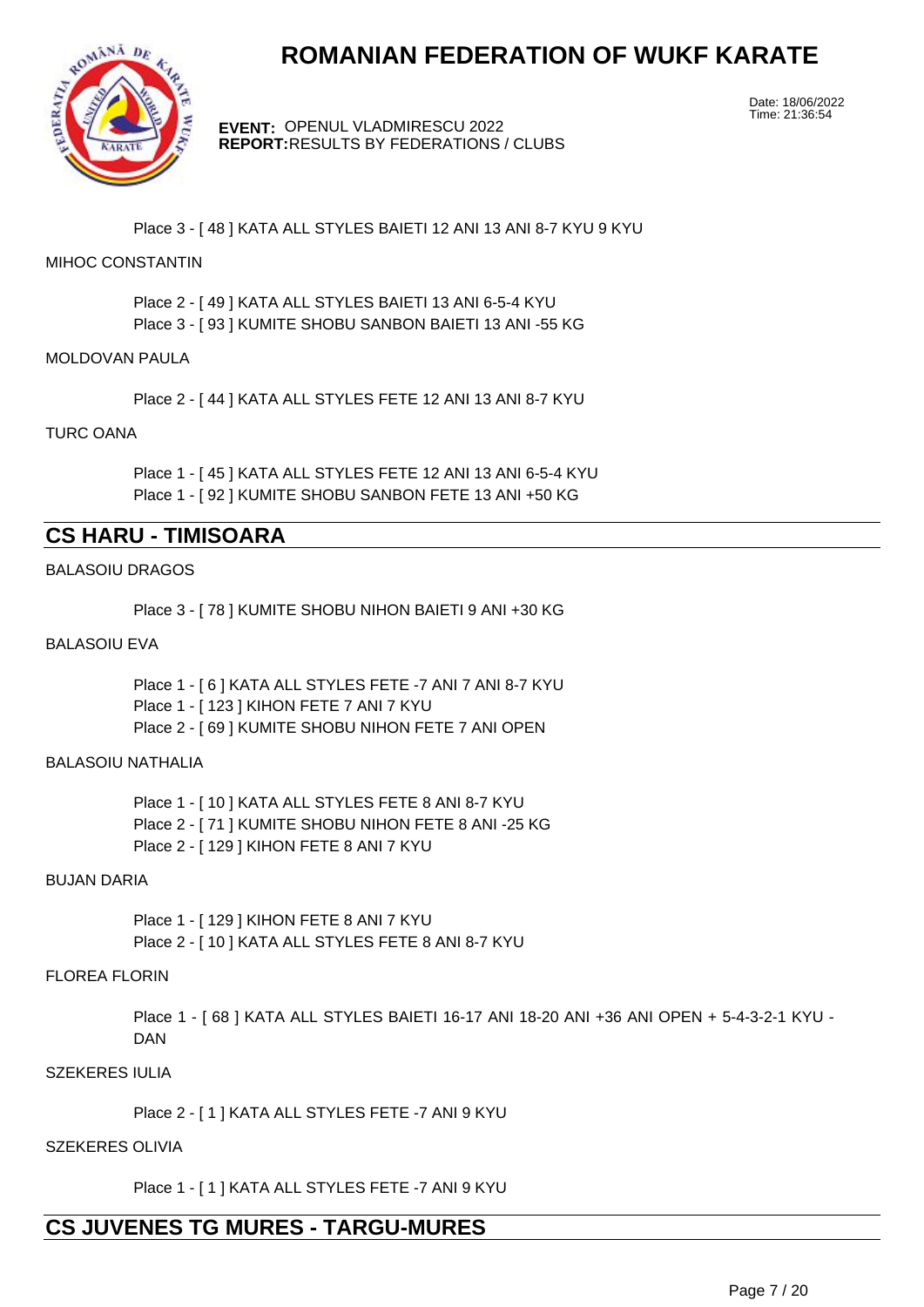

**EVENT:** OPENUL VLADMIRESCU 2022 **REPORT:** RESULTS BY FEDERATIONS / CLUBS Date: 18/06/2022 Time: 21:36:54

### BERECZKI ANITA

Place 1 - [ 83 ] KUMITE SHOBU NIHON FETE 11 ANI -150 CM

#### BERECZKI TIMEA

Place 2 - [ 16 ] KATA ALL STYLES FETE 9 ANI 8-7 KYU Place 3 - [ 75 ] KUMITE SHOBU NIHON FETE 9 ANI -30 KG

#### CATANA ANASTASIA MARIA

Place 3 - [ 80 ] KUMITE SHOBU NIHON FETE 10 ANI +145 CM Place 3 - [ 21 ] KATA ALL STYLES FETE 10 ANI 9 KYU

#### GASPAR MIHAI ANDREI

Place 2 - [ 98 ] KUMITE SHOBU SANBON BAIETI 14-15 ANI +65 KG

#### HUDEA ALEXANDRU

Place 1 - [ 81 ] KUMITE SHOBU NIHON BAIETI 10 ANI -145 CM Place 3 - [ 24 ] KATA ALL STYLES BAIETI 10 ANI 9 KYU

#### MATTERN ROBERT

Place 2 - [ 94 ] KUMITE SHOBU SANBON BAIETI 13 ANI +55 KG

#### SZAVA BERNADETT

Place 1 - [ 96 ] KUMITE SHOBU SANBON FETE 14-15 ANI +55 KG -55 KG

#### SZENGYEL SZILARD

Place 2 - [ 97 ] KUMITE SHOBU SANBON BAIETI 14-15 ANI -65 KG

#### TEAM 1

SZAVA BERNADETT

Place 1 - [ 169 ] KUMITE ECHIPE FETE 14-15 ANI

#### TEAM 2

GASPAR MIHAI ANDREI MATTERN ROBERT SZENGYEL SZILARD

Place 1 - [ 170 ] KUMITE ECHIPE BAIETI 14-15 ANI

#### TEAM 3

BERECZKI ANITA BERECZKI TIMEA CATANA ANASTASIA MARIA

Place 2 - [ 165 ] KUMITE ECHIPE FETE 11-12 ANI

#### TEAM 4

**VULTUR CRISTIAN**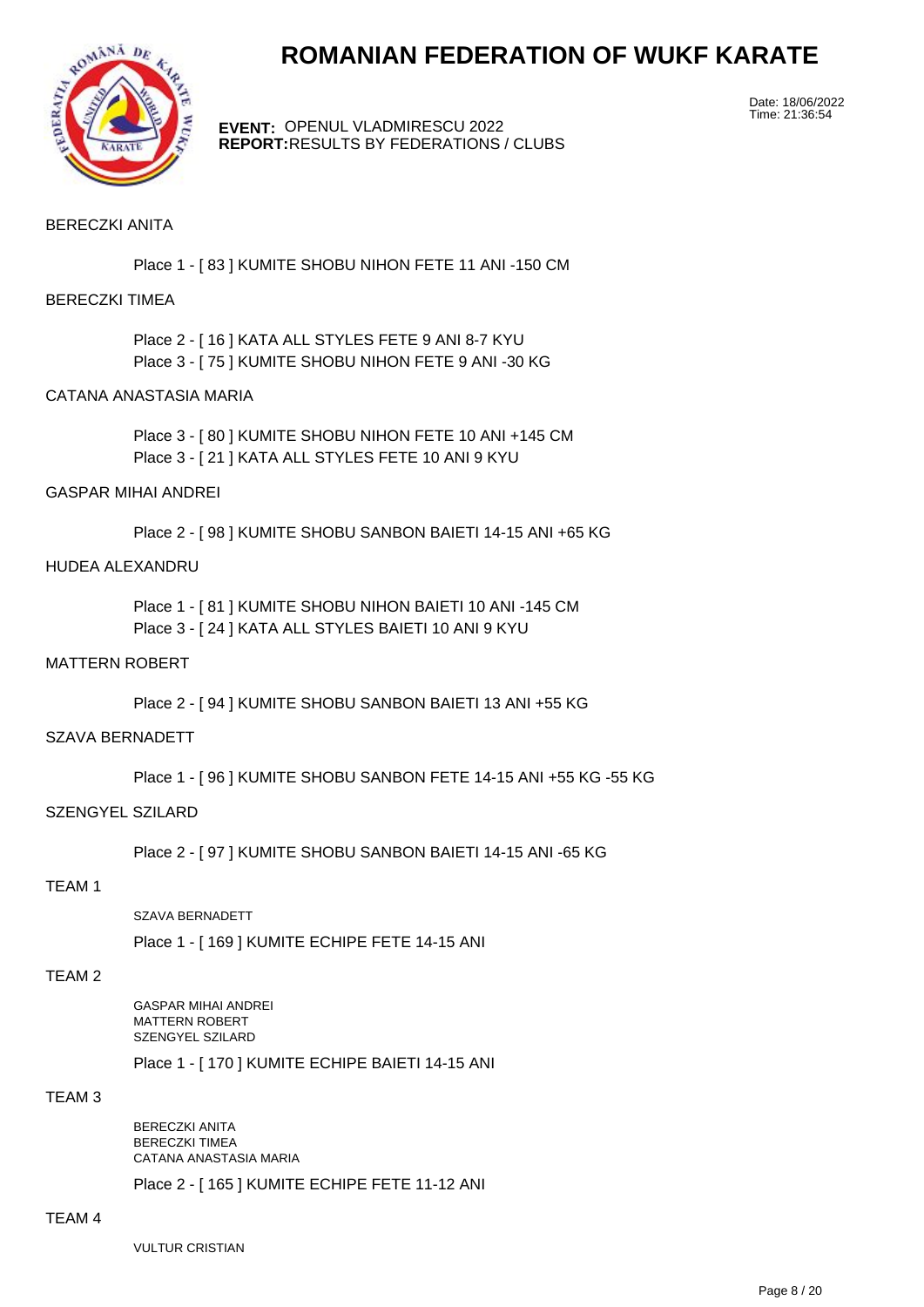

**EVENT:** OPENUL VLADMIRESCU 2022 **REPORT:** RESULTS BY FEDERATIONS / CLUBS Date: 18/06/2022 Time: 21:36:54

#### HUDEA ALEXANDRU

Place 3 - [ 166 ] KUMITE ECHIPE BAIETI 11-12 ANI

### **VULTUR CRISTIAN**

Place 1 - [ 89 ] KUMITE SHOBU NIHON BAIETI 12 ANI -155 CM

# VULTUR DAVID ALEXANDRU

Place 3 - [ 70 ] KUMITE SHOBU NIHON BAIETI 7 ANI OPEN

# **CS MUNCITORESC RESITA - RESITA**

# BUZURA GRETA KARLA

Place 2 - [ 96 ] KUMITE SHOBU SANBON FETE 14-15 ANI +55 KG -55 KG Place 3 - [ 53 ] KATA ALL STYLES FETE 13 ANI 14-15 ANI 3 KYU - DAN

# DERIUS ALEXIA STEFANIA

Place 1 - [ 95 ] KUMITE SHOBU SANBON FETE 14-15 ANI -55 KG Place 3 - [ 52 ] KATA ALL STYLES FETE 14-15 ANI 6-5-4 KYU

# FIZESAN VALENTINA COSMINA

Place 1 - [43 ] KATA ALL STYLES FETE 12 ANI 13 ANI 9 KYU Place 3 - [ 92 ] KUMITE SHOBU SANBON FETE 13 ANI +50 KG

#### GAROIU LAVINIA

Place 1 - [ 21 ] KATA ALL STYLES FETE 10 ANI 9 KYU Place 1 - [ 143 ] KIHON FETE 10 ANI 9 KYU

# LATCU IOANA MARIA

Place 1 - [ 135 ] KIHON FETE 9 ANI 9 KYU Place 2 - [ 15 ] KATA ALL STYLES FETE 9 ANI 9 KYU

#### MACAMETE ALBERT

Place 3 - [ 89 ] KUMITE SHOBU NIHON BAIETI 12 ANI -155 CM Place 3 - [ 41 ] KATA ALL STYLES BAIETI 12 ANI 6-5-4 KYU

# MACIUCA PATRICIA MIHAELA

Place 2 - [ 45 ] KATA ALL STYLES FETE 12 ANI 13 ANI 6-5-4 KYU

# MARUSCA DENIS PETRU

Place 3 - [ 7 ] KATA ALL STYLES BAIETI 7 ANI 9 KYU Place 3 - [ 124 ] KIHON BAIETI 7 ANI 9 KYU

# NICA CLAUDIA MARIA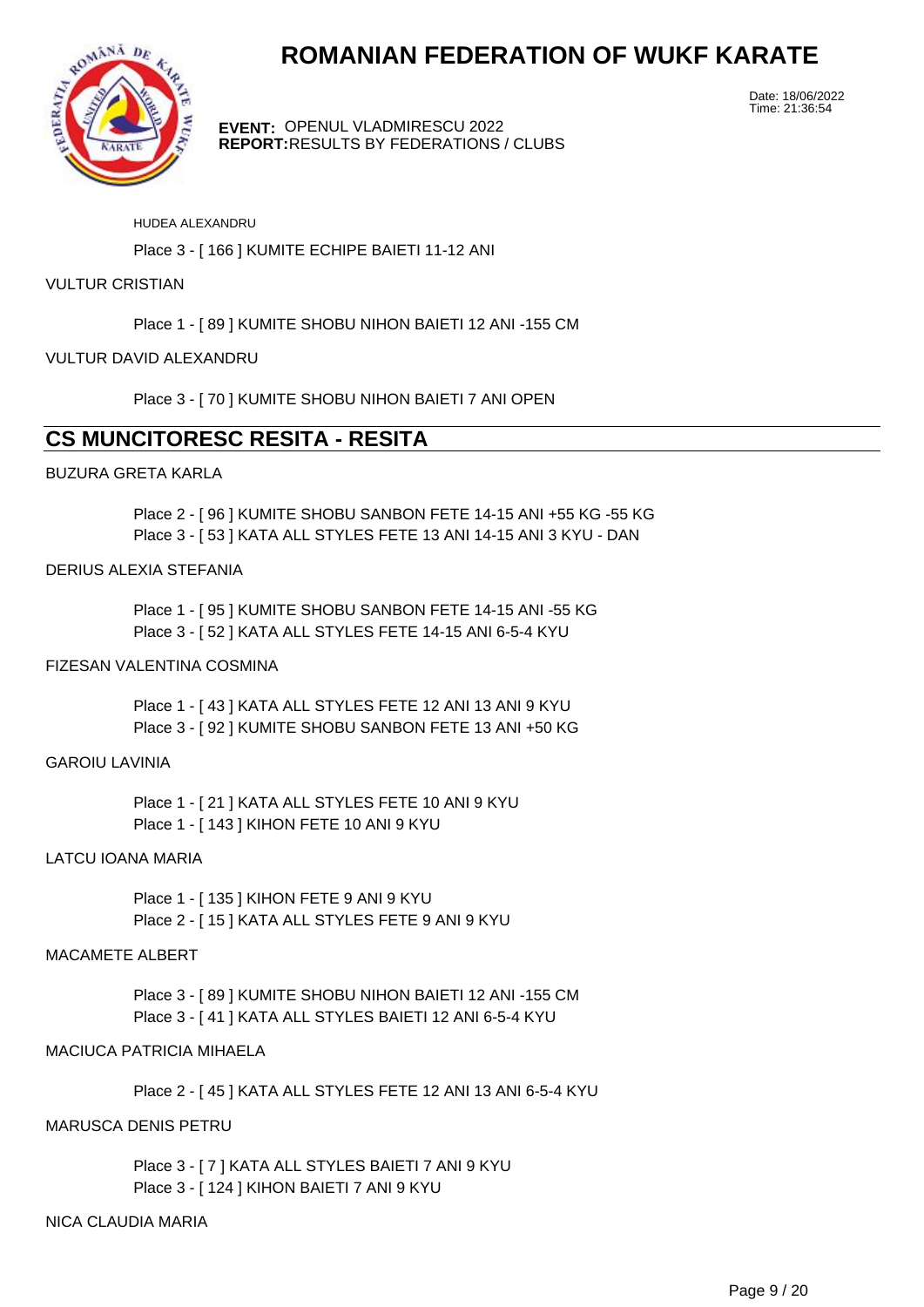

**EVENT:** OPENUL VLADMIRESCU 2022 **REPORT:** RESULTS BY FEDERATIONS / CLUBS Date: 18/06/2022 Time: 21:36:54

Place 1 - [ 22 ] KATA ALL STYLES FETE 10 ANI 8-7 KYU Place 1 - [ 144 ] KIHON FETE 9 ANI 10 ANI 8 KYU Place 2 - [ 80 ] KUMITE SHOBU NIHON FETE 10 ANI +145 CM

# PERESCU VLAD MIHAI

Place 2 - [ 12 ] KATA ALL STYLES BAIETI 8 ANI 9 KYU Place 3 - [ 131 ] KIHON BAIETI 8 ANI 9 KYU

# PETRESCU ROXANA SIMONA

Place 3 - [ 28 ] KATA ALL STYLES FETE 10 ANI 11 ANI 8-7 KYU Place 3 - [ 83 ] KUMITE SHOBU NIHON FETE 11 ANI -150 CM

#### SCHINTEIE ANDREI FLORIAN

Place 1 - [ 42 ] KATA ALL STYLES BAIETI 12 ANI 3 KYU - DAN Place 3 - [ 89 ] KUMITE SHOBU NIHON BAIETI 12 ANI -155 CM

#### STANCA MARIAN VALENTIN

Place 1 - [ 59 ] KATA ALL STYLES BAIETI 16-17 ANI 9-8-7-6 KYU Place 3 - [ 102 ] KUMITE SHOBU SANBON BAIETI 16-17 ANI +65 KG -65 KG

# STANCA MIHAFI A NICOLETA

Place 2 - [ 92 ] KUMITE SHOBU SANBON FETE 13 ANI +50 KG Place 3 - [ 44 ] KATA ALL STYLES FETE 12 ANI 13 ANI 8-7 KYU

#### TEAM 1

WETTORI MAIA SONIA DERIUS ALEXIA STEFANIA BUZURA GRETA KARLA

Place 1 - [ 157 ] KATA ECHIPE FETE 14-15 ANI

# TEAM 2

DERIUS ALEXIA STEFANIA WETTORI MAIA SONIA BUZURA GRETA KARLA

Place 2 - [ 169 ] KUMITE ECHIPE FETE 14-15 ANI

#### TEAM 3

FIZESAN VALENTINA COSMINA MACIUCA PATRICIA MIHAELA STANCA MIHAELA NICOLETA

Place 3 - [ 155 ] KATA ECHIPE FETE 11-12 ANI 13 ANI

### TEAM 4

FIZESAN VALENTINA COSMINA MACIUCA PATRICIA MIHAELA STANCA MIHAELA NICOLETA

Place 3 - [ 167 ] KUMITE ECHIPE FETE 13 ANI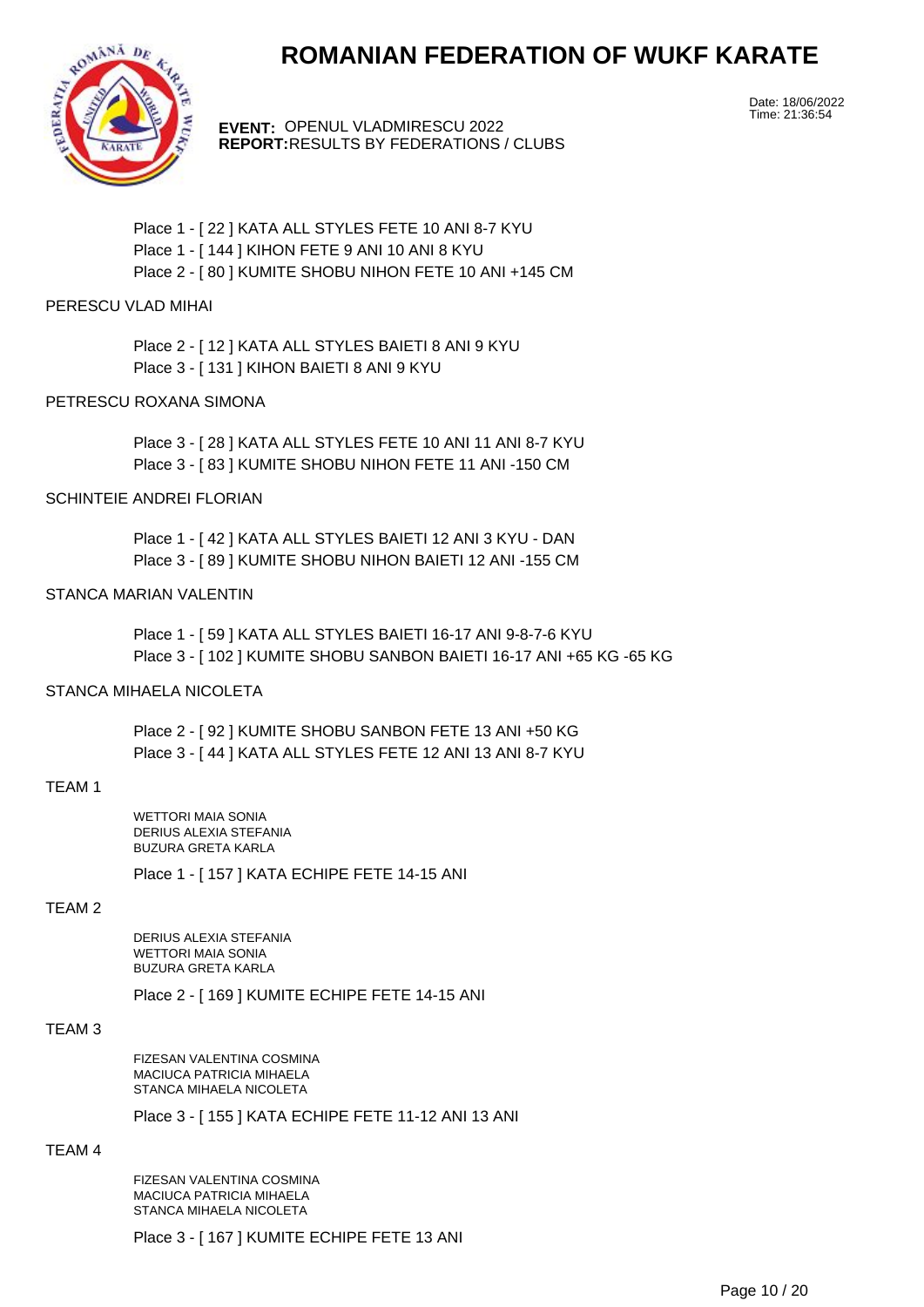

**EVENT:** OPENUL VLADMIRESCU 2022 **REPORT:** RESULTS BY FEDERATIONS / CLUBS Date: 18/06/2022 Time: 21:36:54

# TEAM 5

STANCA MARIAN VALENTIN

Place 1 - [ 160 ] KATA ECHIPE BAIETI 11-12 ANI 13 ANI 16-17 ANI

### URDEI VICTOR STEFAN

Place 1 - [ 24 ] KATA ALL STYLES BAIETI 10 ANI 9 KYU Place 1 - [ 147 ] KIHON BAIETI 10 ANI 9 KYU

#### WETTORI MAIA SONIA

Place 2 - [ 95 ] KUMITE SHOBU SANBON FETE 14-15 ANI -55 KG Place 2 - [ 52 ] KATA ALL STYLES FETE 14-15 ANI 6-5-4 KYU

# **CS RECORD - ORADEA**

#### BISTRAN SEBASTIAN

Place 2 - [ 105 ] KUMITE SHOBU SANBON BAIETI 18-20 ANI -70 KG

## BONTE CRINA - NATALIA

Place 1 - [ 9 ] KATA ALL STYLES FETE 8 ANI 9 KYU Place 1 - [ 127 ] KIHON FETE 8 ANI 9 KYU

#### GALEA ANDREEA - SIMINA

Place 3 - [ 9 ] KATA ALL STYLES FETE 8 ANI 9 KYU Place 3 - [ 71 ] KUMITE SHOBU NIHON FETE 8 ANI -25 KG Place 3 - [ 127 ] KIHON FETE 8 ANI 9 KYU

#### GALEA RAUL

Place 2 - [ 85 ] KUMITE SHOBU NIHON BAIETI 11 ANI -150 CM

# HANGA DAVID

Place 1 - [ 102 ] KUMITE SHOBU SANBON BAIETI 16-17 ANI +65 KG -65 KG

# HANGA MATEI

Place 1 - [ 93 ] KUMITE SHOBU SANBON BAIETI 13 ANI -55 KG

### HANGA MIHAI

Place 1 - [ 105 ] KUMITE SHOBU SANBON BAIETI 18-20 ANI -70 KG

#### ILUT BENIAMIN

Place 1 - [ 85 ] KUMITE SHOBU NIHON BAIETI 11 ANI -150 CM Place 2 - [ 33 ] KATA ALL STYLES BAIETI 11 ANI 6-5-4 KYU

### ILUT CIPRIAN - DAVID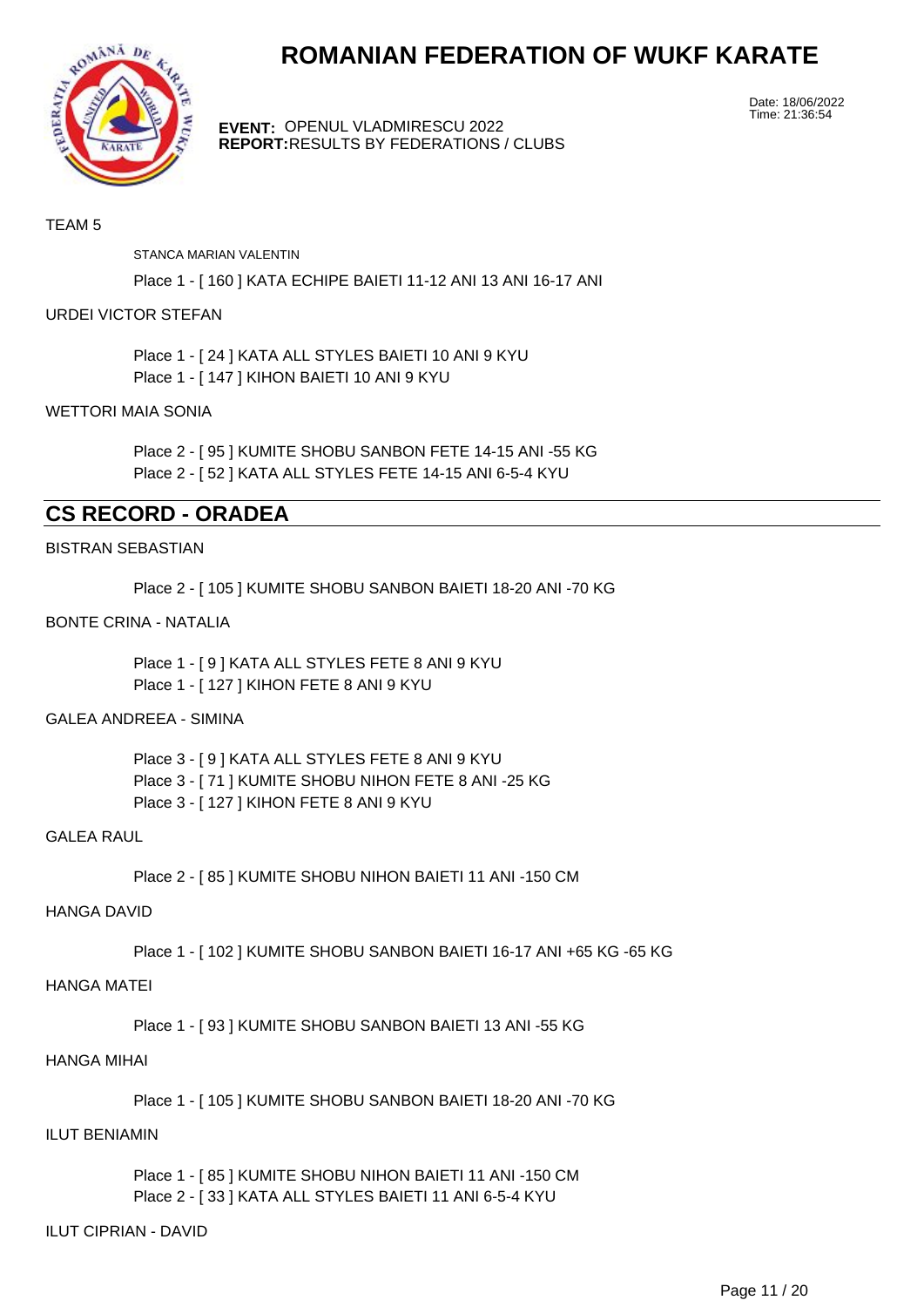

**EVENT:** OPENUL VLADMIRESCU 2022 **REPORT:** RESULTS BY FEDERATIONS / CLUBS Date: 18/06/2022 Time: 21:36:54

Place 1 - [ 98 ] KUMITE SHOBU SANBON BAIETI 14-15 ANI +65 KG

# MILODIN MARA - NICOLA

Place 3 - [ 91 ] KUMITE SHOBU SANBON FETE 13 ANI -50 KG

# MILODIN RARES - ALIN

Place 1 - [ 86 ] KUMITE SHOBU NIHON BAIETI 11 ANI +150 CM

### NISTOR PAUL - SEBASTIAN

Place 1 - [ 7 ] KATA ALL STYLES BAIETI 7 ANI 9 KYU Place 1 - [ 70 ] KUMITE SHOBU NIHON BAIETI 7 ANI OPEN Place 1 - [ 124 ] KIHON BAIETI 7 ANI 9 KYU

#### NISTOR SARA -MARIA

Place 3 - [ 91 ] KUMITE SHOBU SANBON FETE 13 ANI -50 KG

#### OPRIS ANDRA- MARIA

Place 1 - [ 15 ] KATA ALL STYLES FETE 9 ANI 9 KYU Place 2 - [ 75 ] KUMITE SHOBU NIHON FETE 9 ANI -30 KG Place 2 - [ 135 ] KIHON FETE 9 ANI 9 KYU

# TEAM 1

Place 1 - [ 166 ] KUMITE ECHIPE BAIETI 11-12 ANI

#### TEAM 2

Place 1 - [ 174 ] KUMITE ECHIPE BAIETI 18-20 ANI

#### TOMA SAMUEL -CHRISTIAN

Place 2 - [ 18 ] KATA ALL STYLES BAIETI 9 ANI 9 KYU Place 3 - [ 139 ] KIHON BAIETI 9 ANI 9 KYU

# **CS SAMURAI - TURDA**

#### ALESSIA MANEAC

Place 2 - [ 143 ] KIHON FETE 10 ANI 9 KYU Place 2 - [ 21 ] KATA ALL STYLES FETE 10 ANI 9 KYU

# ANAMARIA GHERMAN

Place 2 - [ 9 ] KATA ALL STYLES FETE 8 ANI 9 KYU Place 2 - [ 127 ] KIHON FETE 8 ANI 9 KYU

# ANDREICA BIANCA

Place 3 - [ 121 ] KIHON FETE 7 ANI 9 KYU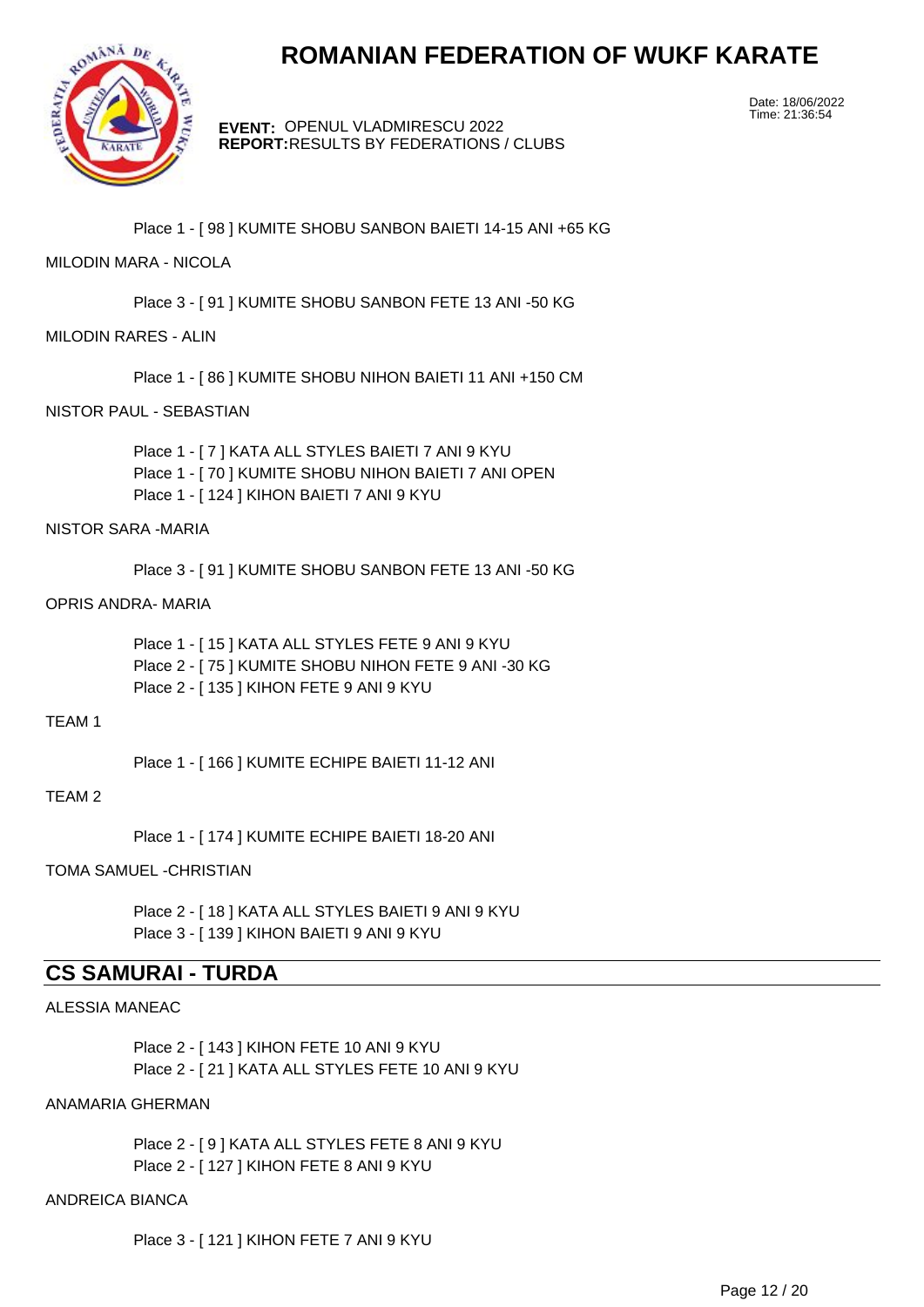

**EVENT:** OPENUL VLADMIRESCU 2022 **REPORT:** RESULTS BY FEDERATIONS / CLUBS Date: 18/06/2022 Time: 21:36:54

# ANGELESCU EVELIN

Place 3 - [ 135 ] KIHON FETE 9 ANI 9 KYU

### BAICEANU ELENA

Place 2 - [ 27 ] KATA ALL STYLES FETE 11 ANI 9 KYU Place 3 - [ 83 ] KUMITE SHOBU NIHON FETE 11 ANI -150 CM

### CATANAS CARLA

Place 1 - [ 16 ] KATA ALL STYLES FETE 9 ANI 8-7 KYU Place 2 - [ 136 ] KIHON FETE 9 ANI 8 KYU

#### CATANAS IANIS

Place 1 - [ 8 ] KATA ALL STYLES BAIETI 7 ANI 8-7 KYU Place 1 - [ 125 ] KIHON BAIETI 7 ANI 8 KYU

# CATANAS TUDOR

Place 2 - [ 125 ] KIHON BAIETI 7 ANI 8 KYU Place 2 - [ 8 ] KATA ALL STYLES BAIETI 7 ANI 8-7 KYU Place 3 - [ 70 ] KUMITE SHOBU NIHON BAIETI 7 ANI OPEN

# COCIS DAVID

Place 1 - [ 39 ] KATA ALL STYLES BAIETI 11 ANI 12 ANI 9 KYU

# DAVID TOLAN

Place 2 - [ 139 ] KIHON BAIETI 9 ANI 9 KYU Place 3 - [ 18 ] KATA ALL STYLES BAIETI 9 ANI 9 KYU

## FEKETE STEFAN

Place 3 - [ 33 ] KATA ALL STYLES BAIETI 11 ANI 6-5-4 KYU

# GIULIA OLTEAN

Place 3 - [ 35 ] KATA ALL STYLES FETE 12 ANI 9 KYU

#### HIRISCAU DIANA

Place 2 - [ 58 ] KATA ALL STYLES FETE 16-17 ANI 5-4-3-2-1 KYU - DAN Place 3 - [ 100 ] KUMITE SHOBU SANBON FETE 16-17 ANI +55 KG -55 KG

# IULIA BOTOREA

Place 3 - [ 5 ] KATA ALL STYLES FETE 7 ANI 9 KYU

# KARINA JUCAN

Place 3 - [ 1 ] KATA ALL STYLES FETE -7 ANI 9 KYU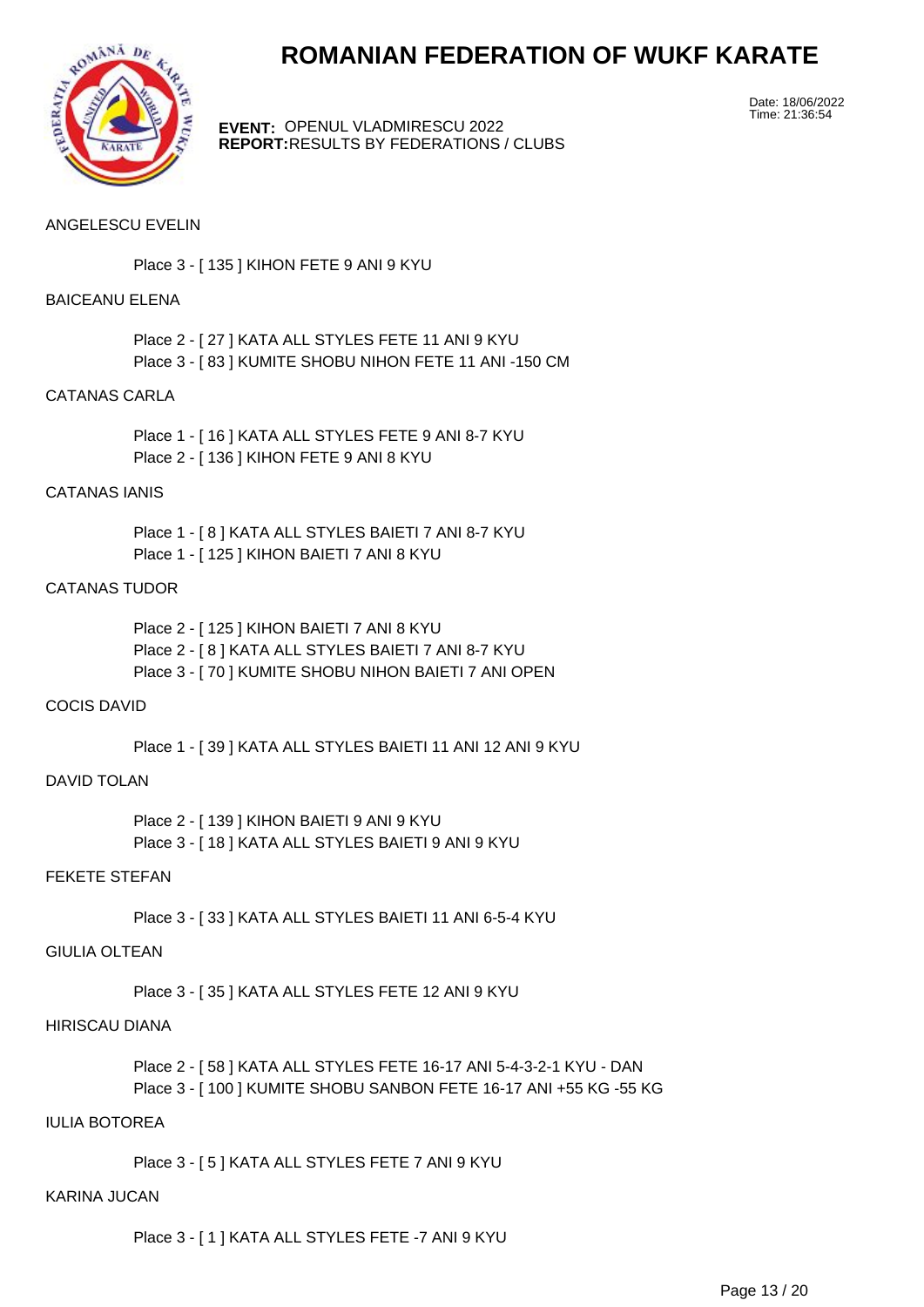

**EVENT:** OPENUL VLADMIRESCU 2022 **REPORT:** RESULTS BY FEDERATIONS / CLUBS Date: 18/06/2022 Time: 21:36:54

Place 3 - [ 115 ] KIHON FETE SUB 7 ANI 9 KYU

# LOBONT DIANA

Place 1 - [ 52 ] KATA ALL STYLES FETE 14-15 ANI 6-5-4 KYU

### LUCIA BORZA

Place 1 - [ 121 ] KIHON FETE 7 ANI 9 KYU

#### MIHNEA LUP

Place 3 - [ 139 ] KIHON BAIETI 9 ANI 9 KYU

### MOLDOVAN ANDREI

Place 2 - [ 131 ] KIHON BAIETI 8 ANI 9 KYU

## MOLDOVAN SOFIA

Place 3 - [ 15 ] KATA ALL STYLES FETE 9 ANI 9 KYU

#### OROIAN IULIA

Place 3 - [ 15 ] KATA ALL STYLES FETE 9 ANI 9 KYU Place 3 - [ 135 ] KIHON FETE 9 ANI 9 KYU

#### PERSA ALEXANDRU

Place 1 - [ 94 ] KUMITE SHOBU SANBON BAIETI 13 ANI +55 KG

# PINTEA MARC

Place 2 - [ 47 ] KATA ALL STYLES BAIETI 13 ANI 9 KYU

# POP EVELIN

Place 2 - [ 115 ] KIHON FETE SUB 7 ANI 9 KYU Place 3 - [ 1 ] KATA ALL STYLES FETE -7 ANI 9 KYU

# ROBERT SAVU

Place 1 - [ 74 ] KUMITE SHOBU NIHON BAIETI 8 ANI +25 KG -25 KG Place 1 - [ 131 ] KIHON BAIETI 8 ANI 9 KYU Place 1 - [ 12 ] KATA ALL STYLES BAIETI 8 ANI 9 KYU

# ROSU SOFIA

Place 1 - [ 116 ] KIHON FETE SUB 7 ANI 8 KYU 9 KYU Place 1 - [ 2 ] KATA ALL STYLES FETE -7 ANI 8-7 KYU

# SABAU EMMA SOFIA

Place 1 - [ 115 ] KIHON FETE SUB 7 ANI 9 KYU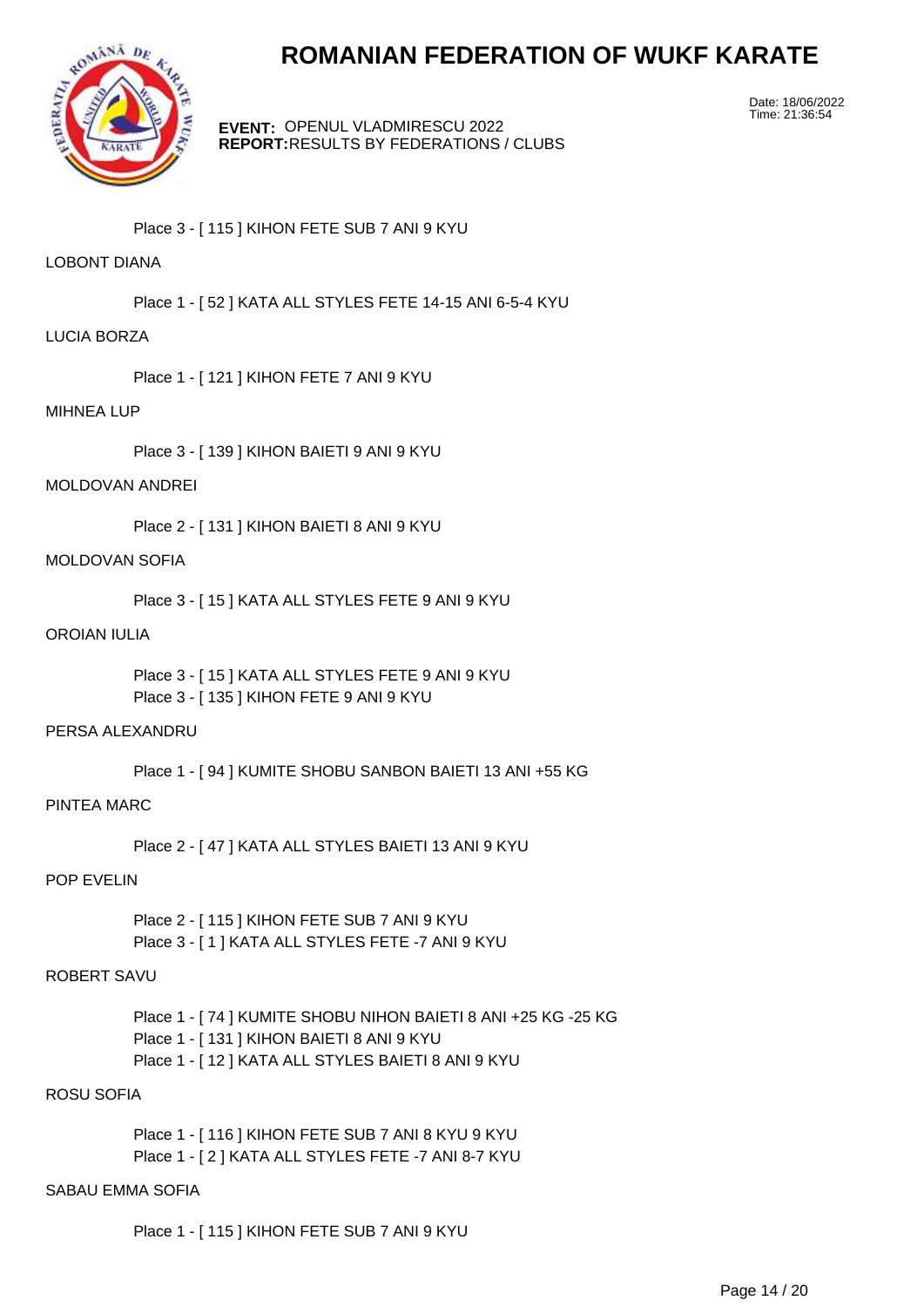



**EVENT:** OPENUL VLADMIRESCU 2022 **REPORT:** RESULTS BY FEDERATIONS / CLUBS Date: 18/06/2022 Time: 21:36:54

#### SABAU PATRICK ALEXANDRU

Place 1 - [ 18 ] KATA ALL STYLES BAIETI 9 ANI 9 KYU Place 1 - [ 139 ] KIHON BAIETI 9 ANI 9 KYU Place 3 - [ 78 ] KUMITE SHOBU NIHON BAIETI 9 ANI +30 KG

### SERGIU LASCAU

Place 1 - [ 40 ] KATA ALL STYLES BAIETI 12 ANI 8-7 KYU

#### TANDEA DARIA

Place 1 - [ 23 ] KATA ALL STYLES FETE 10 ANI 6 KYU - DAN Place 3 - [ 79 ] KUMITE SHOBU NIHON FETE 10 ANI -145 CM

#### TEAM 1

ANAMARIA GHERMAN MOLDOVAN SOFIA OROIAN IULIA

Place 3 - [ 151 ] KATA ECHIPE FETE -10 ANI

#### TEAM 10

ALESSIA MANEAC CATANAS CARLA TANDEA DARIA

Place 1 - [ 151 ] KATA ECHIPE FETE -10 ANI

#### TEAM 12

CATANAS TUDOR ROBERT SAVU SABAU PATRICK ALEXANDRU

Place 2 - [ 164 ] KUMITE ECHIPE BAIETI -10 ANI

# TEAM 2

ROSU SOFIA SABAU EMMA SOFIA KARINA JUCAN

Place 3 - [ 151 ] KATA ECHIPE FETE -10 ANI

#### TEAM 3

CATANAS IANIS ROBERT SAVU SABAU PATRICK ALEXANDRU

Place 2 - [ 152 ] KATA ECHIPE BAIETI -10 ANI

#### TEAM 4

TANDEA DARIA BAICEANU ELENA GIULIA OLTEAN

Place 2 - [ 153 ] KATA ECHIPE FETE 11-12 ANI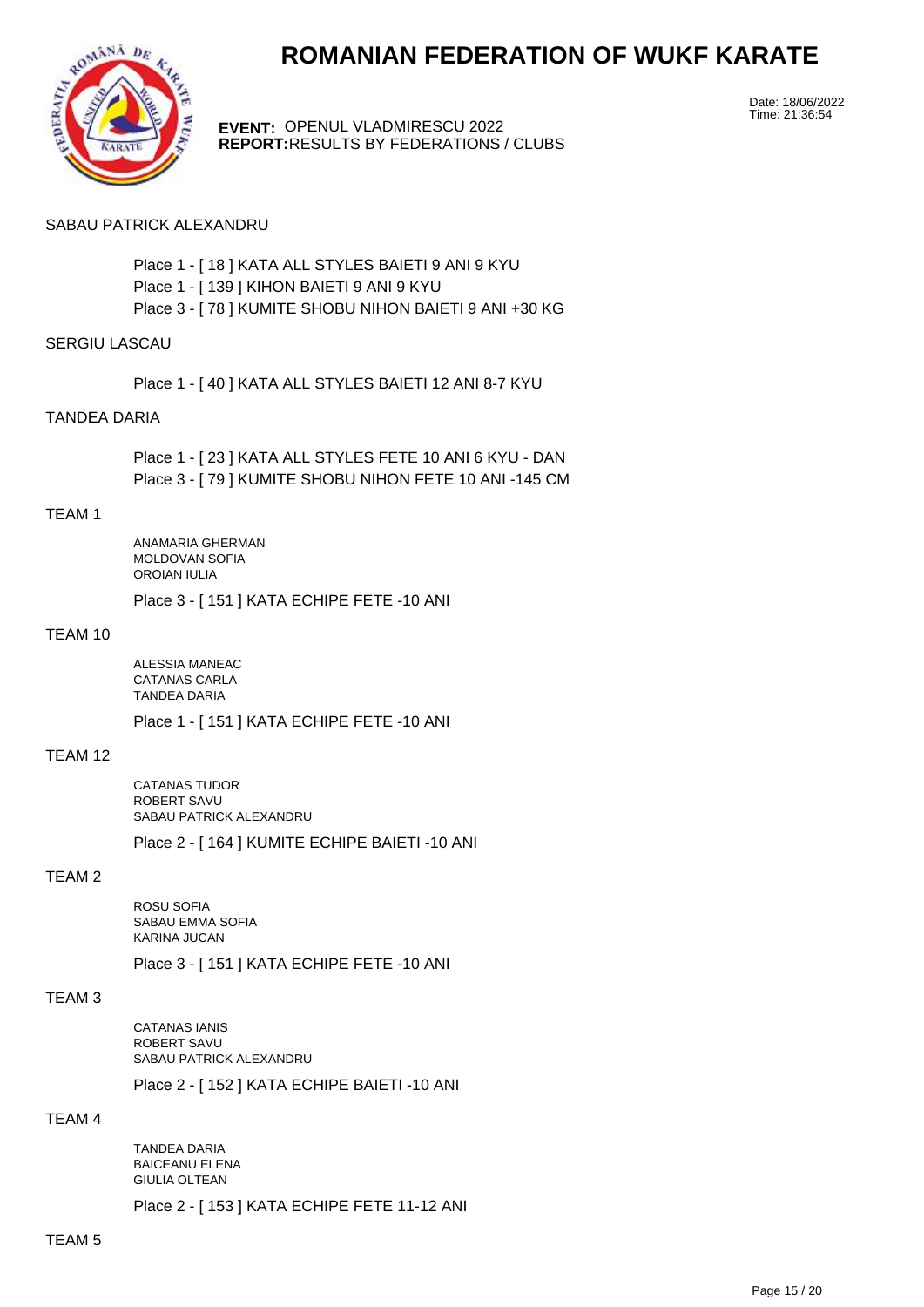

**EVENT:** OPENUL VLADMIRESCU 2022 **REPORT:** RESULTS BY FEDERATIONS / CLUBS Date: 18/06/2022 Time: 21:36:54

COCIS DAVID FEKETE STEFAN SERGIU LASCAU

Place 1 - [ 154 ] KATA ECHIPE BAIETI 11-12 ANI

#### TEAM 6

PINTEA MARC COCIS DAVID FEKETE STEFAN

Place 2 - [ 156 ] KATA ECHIPE BAIETI 13 ANI

# TEAM 7

TANDEA DARIA BAICEANU ELENA GIULIA OLTEAN

Place 3 - [ 165 ] KUMITE ECHIPE FETE 11-12 ANI

#### TEAM 8

ANAMARIA GHERMAN TANDEA DARIA ROSU SOFIA

Place 3 - [ 163 ] KUMITE ECHIPE FETE -10 ANI

## TEAM 9

CATANAS TUDOR DAVID TOLAN MIHNEA LUP

Place 3 - [ 152 ] KATA ECHIPE BAIETI -10 ANI

# **CS SHINTO - PETROSANI**

# CARMINA MARIA NEGRU

Place 2 - [ 29 ] KATA ALL STYLES FETE 10 ANI 11 ANI 6-5-4 KYU 6 KYU -DAN Place 3 - [ 84 ] KUMITE SHOBU NIHON FETE 11 ANI +150 CM

#### NICOLA TUDOR MODREA

Place 1 - [ 33 ] KATA ALL STYLES BAIETI 11 ANI 6-5-4 KYU

#### STEFANIA SIGMIREAN

Place 2 - [ 53 ] KATA ALL STYLES FETE 13 ANI 14-15 ANI 3 KYU - DAN

# **CS TIGER KARATE ARAD - ARAD**

APOPEI MATILDA

Place 1 - [ 91 ] KUMITE SHOBU SANBON FETE 13 ANI -50 KG Place 1 - [ 46 ] KATA ALL STYLES FETE 13 ANI 3 KYU - DAN

APREUTESEI OVIDIU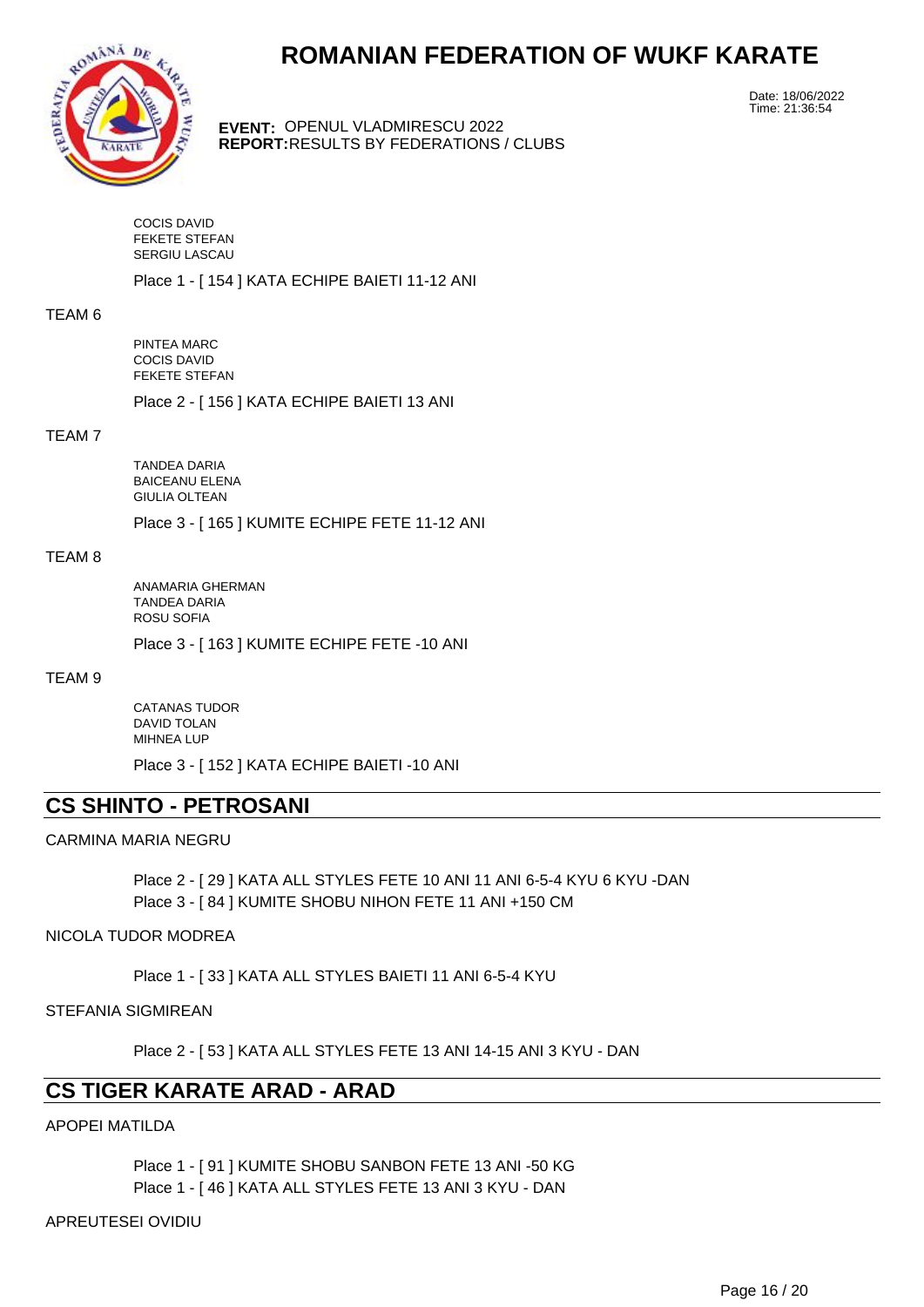

**EVENT:** OPENUL VLADMIRESCU 2022 **REPORT:** RESULTS BY FEDERATIONS / CLUBS Date: 18/06/2022 Time: 21:36:54

Place 1 - [ 19 ] KATA ALL STYLES BAIETI 9 ANI 8-7 KYU Place 1 - [ 140 ] KIHON BAIETI 9 ANI 8 KYU Place 3 - [ 77 ] KUMITE SHOBU NIHON BAIETI 9 ANI -30 KG

### BIBART VLAD

Place 2 - [ 93 ] KUMITE SHOBU SANBON BAIETI 13 ANI -55 KG

#### BOZGAN LAURENTIU

Place 1 - [32 ] KATA ALL STYLES BAIETI 10 ANI 11 ANI 8-7 KYU Place 3 - [ 85 ] KUMITE SHOBU NIHON BAIETI 11 ANI -150 CM

### DENISA MARTINUT

Place 2 - [ 5 ] KATA ALL STYLES FETE 7 ANI 9 KYU Place 2 - [ 121 ] KIHON FETE 7 ANI 9 KYU Place 3 - [ 69 ] KUMITE SHOBU NIHON FETE 7 ANI OPEN

#### DRAGOI ANE MARI

Place 3 - [ 71 ] KUMITE SHOBU NIHON FETE 8 ANI -25 KG Place 3 - [ 127 ] KIHON FETE 8 ANI 9 KYU

# EMANUEL STANA

Place 1 - [ 118 ] KIHON BAIETI SUB 7 ANI 9 KYU

# MARIA KUKULA

Place 2 - [ 79 ] KUMITE SHOBU NIHON FETE 10 ANI -145 CM Place 3 - [ 143 ] KIHON FETE 10 ANI 9 KYU

# MARTINUT SONIA ANDRADA

Place 1 - [ 88 ] KUMITE SHOBU NIHON FETE 12 ANI +155 CM -155 CM Place 2 - [ 37 ] KATA ALL STYLES FETE 12 ANI 6-5-4 KYU

#### MICLEAN DANIEL

Place 3 - [ 124 ] KIHON BAIETI 7 ANI 9 KYU

#### MIHUTA MIRUNA

Place 1 - [69 ] KUMITE SHOBU NIHON FETE 7 ANI OPEN Place 3 - [ 5 ] KATA ALL STYLES FETE 7 ANI 9 KYU Place 3 - [ 121 ] KIHON FETE 7 ANI 9 KYU

# MOTIU ALEXANDRU

Place 1 - [ 20 ] KATA ALL STYLES BAIETI 9 ANI 6 KYU - DAN Place 1 - [ 77 ] KUMITE SHOBU NIHON BAIETI 9 ANI -30 KG Place 1 - [ 142 ] KIHON BAIETI 9 ANI 6 KYU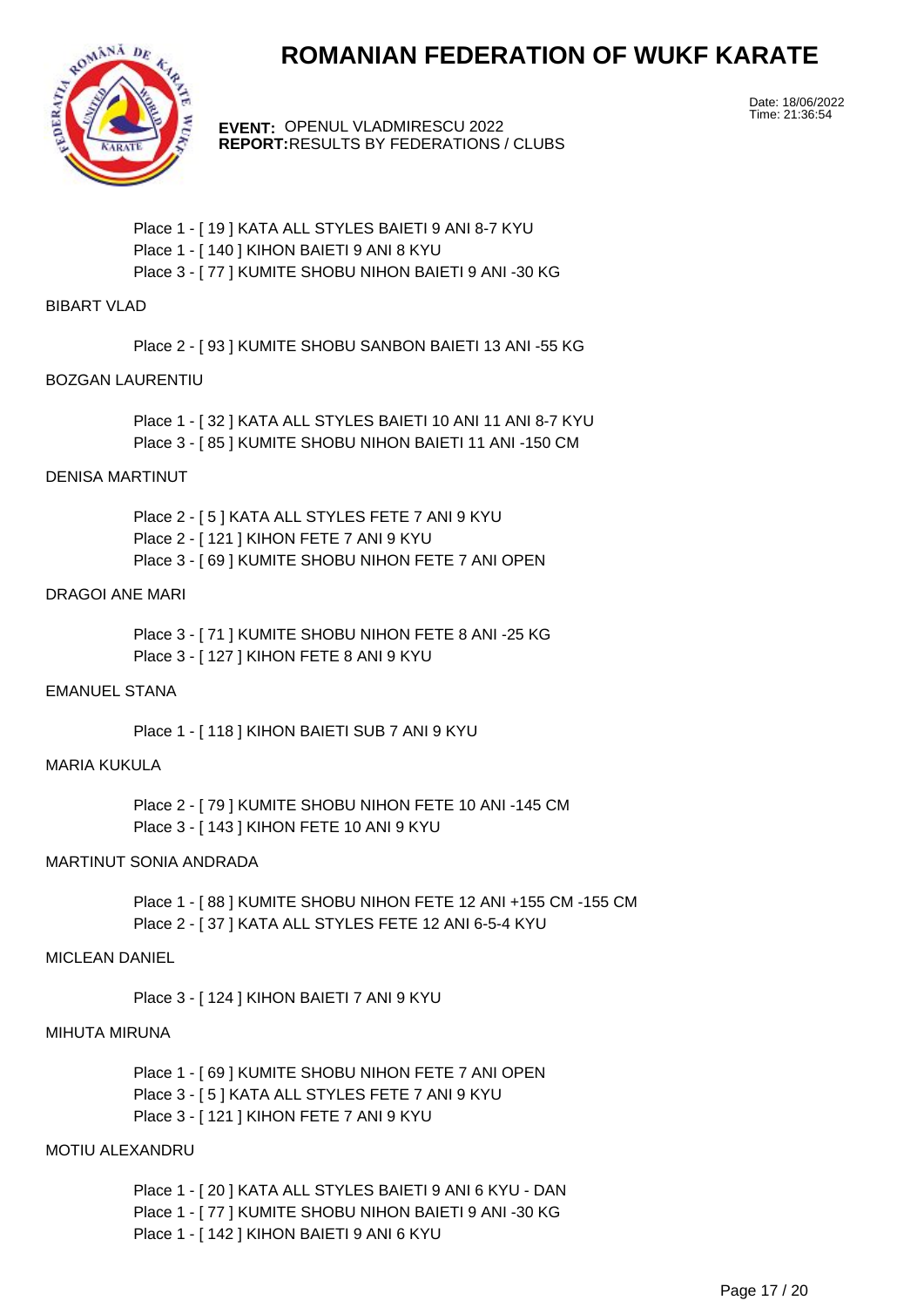



**EVENT:** OPENUL VLADMIRESCU 2022 **REPORT:** RESULTS BY FEDERATIONS / CLUBS Date: 18/06/2022 Time: 21:36:54

### NEAMTU GEORGIANA

Place 1 - [ 35 ] KATA ALL STYLES FETE 12 ANI 9 KYU Place 2 - [ 88 ] KUMITE SHOBU NIHON FETE 12 ANI +155 CM -155 CM

#### ORZ CRINA

Place 2 - [ 46 ] KATA ALL STYLES FETE 13 ANI 3 KYU - DAN Place 2 - [ 91 ] KUMITE SHOBU SANBON FETE 13 ANI -50 KG

### POPA ALESSANDRO

Place 1 - [ 90 ] KUMITE SHOBU NIHON BAIETI 12 ANI +155 CM Place 2 - [ 41 ] KATA ALL STYLES BAIETI 12 ANI 6-5-4 KYU

#### REDNIC SOFIA

Place 3 - [ 115 ] KIHON FETE SUB 7 ANI 9 KYU

### RICHARD ROSKOS

Place 1 - [ 31 ] KATA ALL STYLES BAIETI 11 ANI 9 KYU Place 3 - [ 86 ] KUMITE SHOBU NIHON BAIETI 11 ANI +150 CM

## ROBERT KUKULA

Place 3 - [ 118 ] KIHON BAIETI SUB 7 ANI 9 KYU

# SEPETEAN DARIUS

Place 2 - [ 78 ] KUMITE SHOBU NIHON BAIETI 9 ANI +30 KG Place 3 - [ 18 ] KATA ALL STYLES BAIETI 9 ANI 9 KYU

#### SICOE IASMINA

Place 1 - [ 84 ] KUMITE SHOBU NIHON FETE 11 ANI +150 CM Place 2 - [ 28 ] KATA ALL STYLES FETE 10 ANI 11 ANI 8-7 KYU

# STANCIU IOANA ALESSIA

Place 1 - [ 80 ] KUMITE SHOBU NIHON FETE 10 ANI +145 CM Place 1 - [ 145 ] KIHON FETE 7 ANI 8 ANI 10 ANI 7 KYU Place 2 - [ 22 ] KATA ALL STYLES FETE 10 ANI 8-7 KYU

# STANCIU MARIA

Place 1 - [ 5 ] KATA ALL STYLES FETE 7 ANI 9 KYU Place 3 - [ 69 ] KUMITE SHOBU NIHON FETE 7 ANI OPEN

### TEAM 1

MIHUTA MIRUNA DRAGOI ANE MARI STANCIU MARIA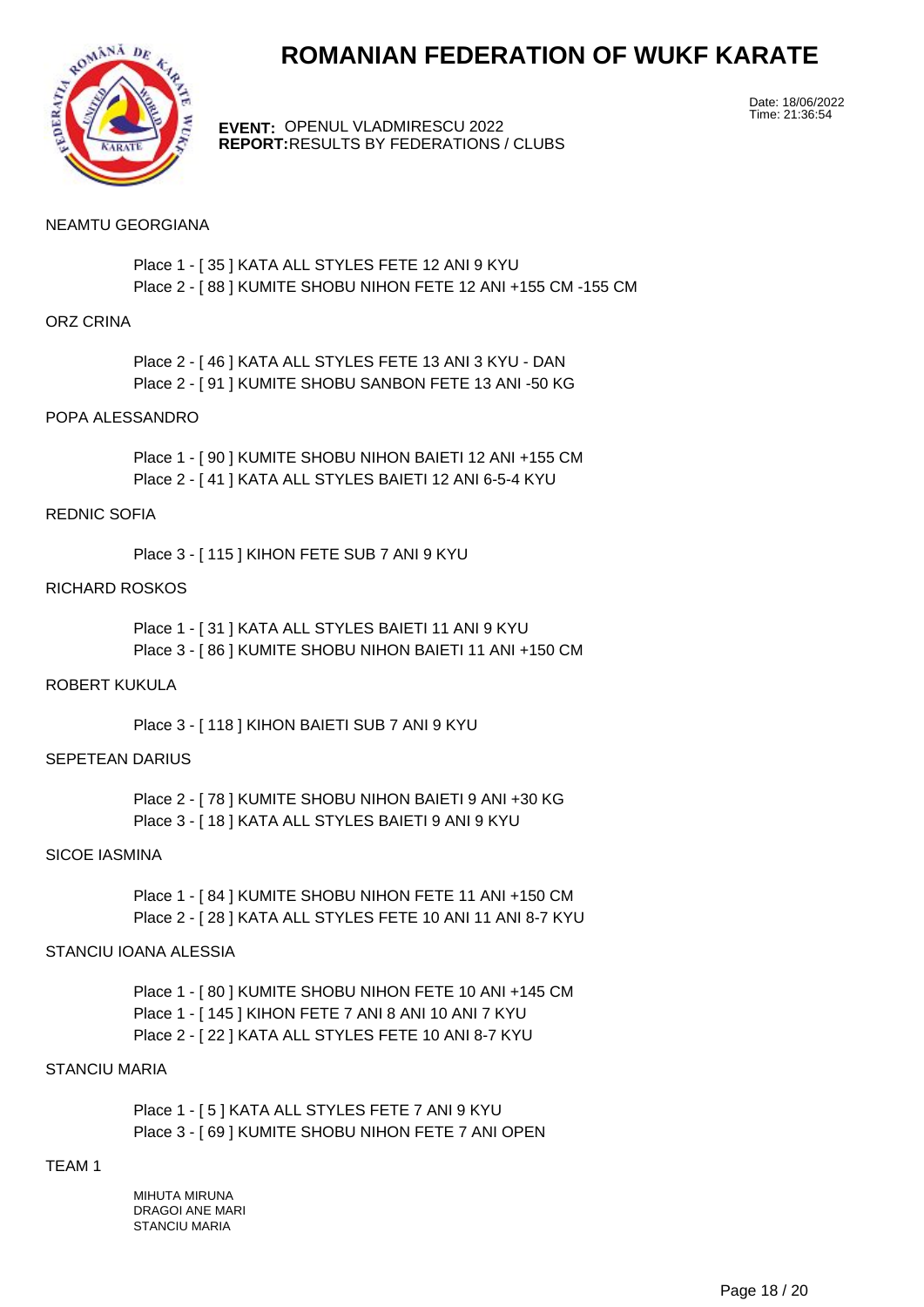

**EVENT:** OPENUL VLADMIRESCU 2022 **REPORT:** RESULTS BY FEDERATIONS / CLUBS Date: 18/06/2022 Time: 21:36:54

Place 2 - [ 151 ] KATA ECHIPE FETE -10 ANI

# TEAM 11

MARTINUT SONIA ANDRADA NEAMTU GEORGIANA SICOE IASMINA

Place 1 - [ 153 ] KATA ECHIPE FETE 11-12 ANI

#### TEAM 2

DENISA MARTINUT MIHUTA MIRUNA DRAGOI ANE MARI STANCIU MARIA

Place 2 - [ 163 ] KUMITE ECHIPE FETE -10 ANI

# TEAM 3

APOPEI MATILDA MARTINUT SONIA ANDRADA ORZ CRINA

Place 1 - [ 155 ] KATA ECHIPE FETE 11-12 ANI 13 ANI

# TEAM 4

APOPEI MATILDA MARTINUT SONIA ANDRADA ORZ CRINA

Place 1 - [ 167 ] KUMITE ECHIPE FETE 13 ANI

#### TEAM 5

APREUTESEI OVIDIU MOTIU ALEXANDRU TOTH ARON

Place 1 - [ 152 ] KATA ECHIPE BAIETI -10 ANI

#### TEAM 6

APREUTESEI OVIDIU MOTIU ALEXANDRU TOTH ARON SEPETEAN DARIUS

Place 3 - [ 164 ] KUMITE ECHIPE BAIETI -10 ANI

### TEAM 7

POPA ALESSANDRO RICHARD ROSKOS PATRICK MESESAN

Place 2 - [ 166 ] KUMITE ECHIPE BAIETI 11-12 ANI

# TEAM 8

MARTINUT SONIA ANDRADA NEAMTU GEORGIANA SICOE IASMINA STANCIU IOANA ALESSIA

Place 1 - [ 165 ] KUMITE ECHIPE FETE 11-12 ANI